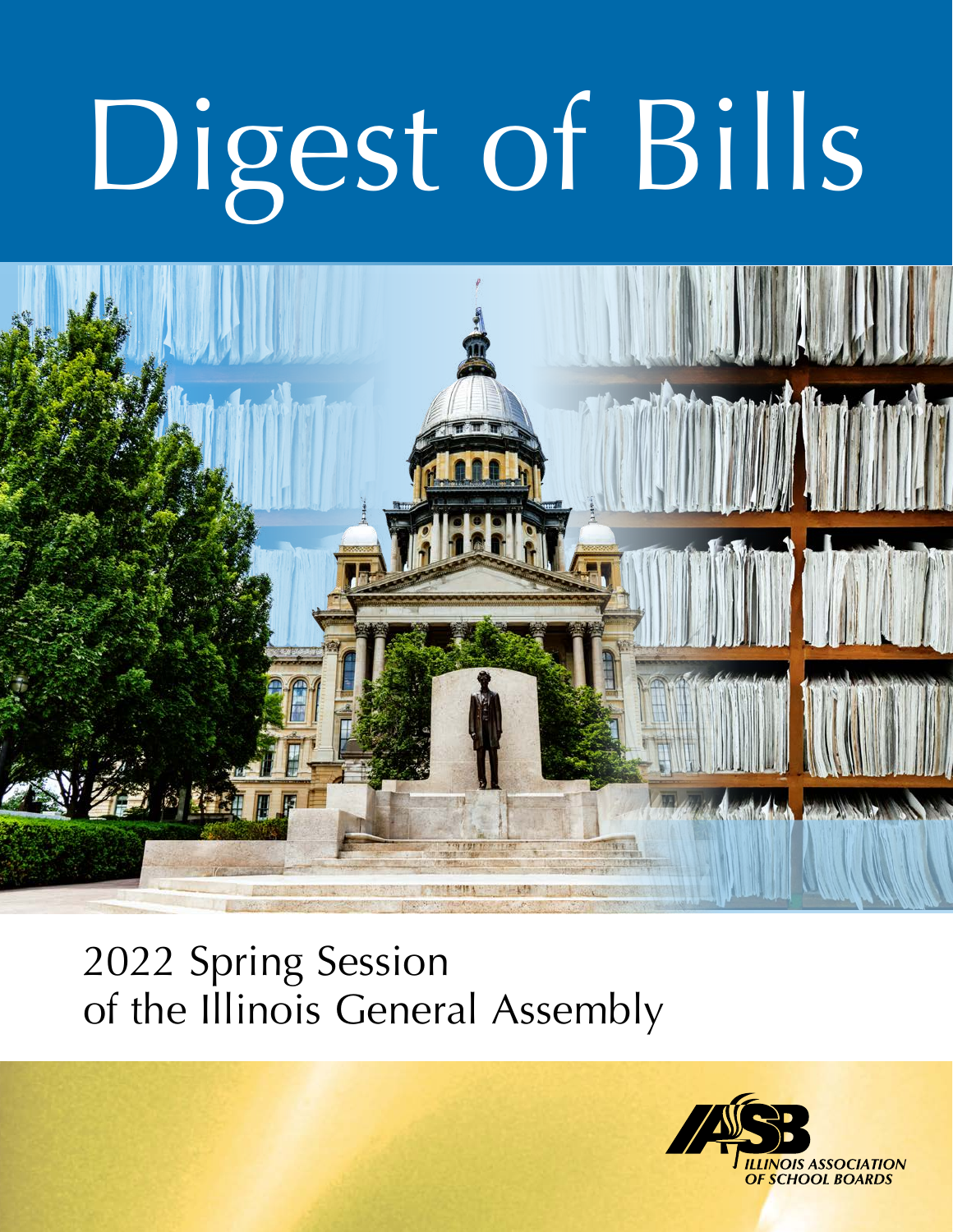# **FOREWORD**

### May 2022

This summary of bills passed during the Spring Session of the Illinois General Assembly has been compiled to allow local school officials an opportunity to review the actions of the General Assembly and the Governor during this legislative session.

The Illinois Association of School Boards Governmental Relations team has made every effort to identifyand include in this publication any bill that affects schools. Also, please note that the synopsis of each bill is brief and may or may not encompass the full content or impact of thebill. Rather, the synopsis is designed to call to the readers' attention any proposed statutorychanges and additions that may merit further research. For full meaning and complete text of a bill, click the bill number that is a live link and navigate to the "Full Text" of the bill.

We have provided active links to each bill listed. All legislation can be viewed online at the Illinois Legislative Information System website at [www.ilga.gov](https://www.ilga.gov/). Statutory citations have been removed as they can be easily obtained by accessing the bill online.

The bill summaries are organized under subject matter categories arranged alphabetically as shown in the Table of Contents. Use your browser's "Find" function to navigate to a specific bill by number or key word. In addition, a bill title index is provided which may be used to identify a bill by title. Also included is a heading of "Last Action" after each bill description, a section labeled Gubernatorial Action Bills, and a section on Determining Effective Dates; these additions should help you determine where the bill is in the legislative to Gubernatorial action process.

If you have any questions about legislation, please contact the Illinois Association of School Boards and ask for the Governmental Relations staff. We welcome your comments and suggestions regarding the content and format of this publication.

> **Thomas Bertrand, Ph.D.** Executive Director

**Shelly Bateman** Associate Executive Director Governmental Relations

**Deanna Sullivan**  Director Governmental Relations

**Zach Messersmith** Director Governmental Relations

**Andrew Proctor** Director Governmental Relations

**Mary Ellen Buch** Administrative Assistant Governmental Relations

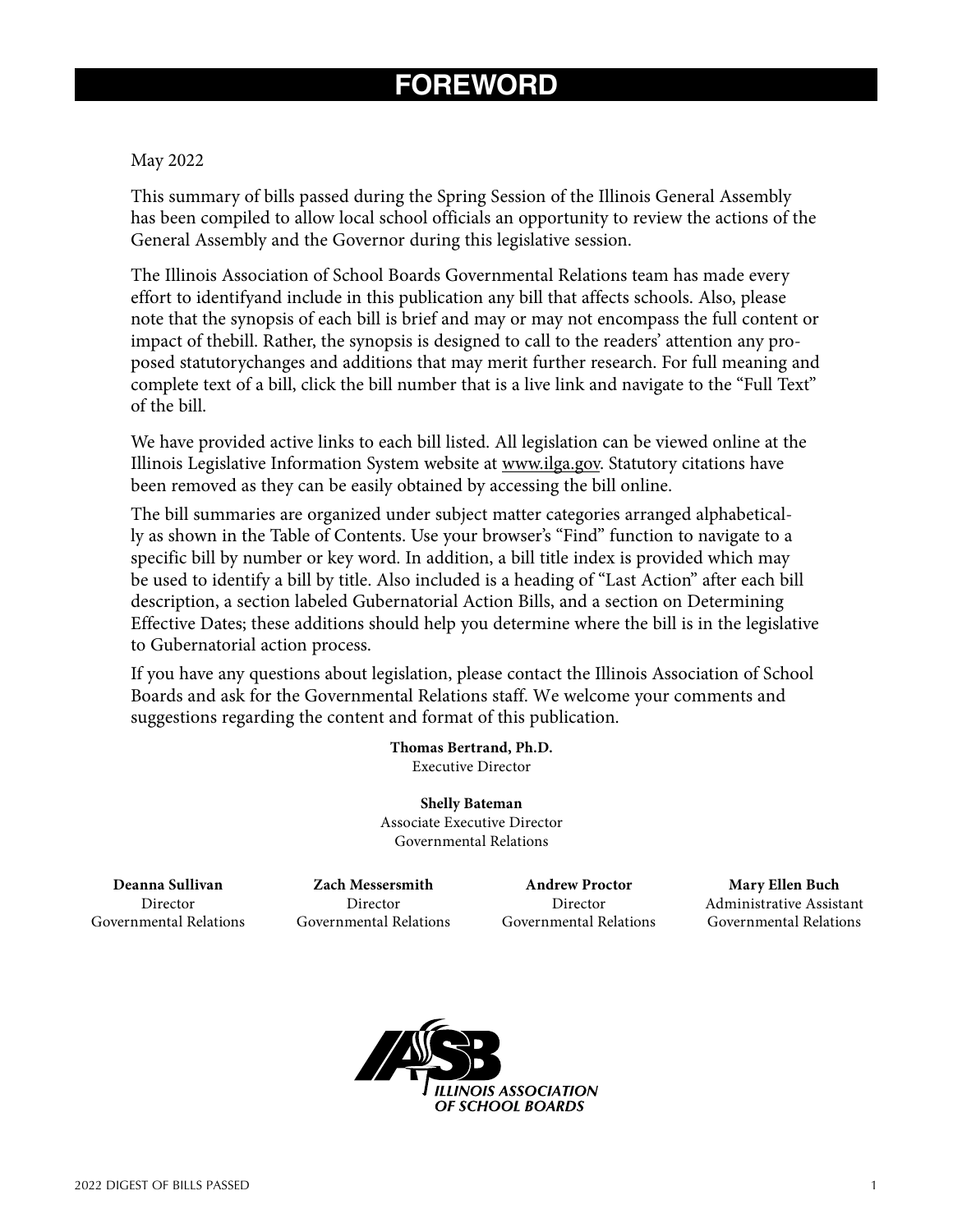# **TABLE OF CONTENTS**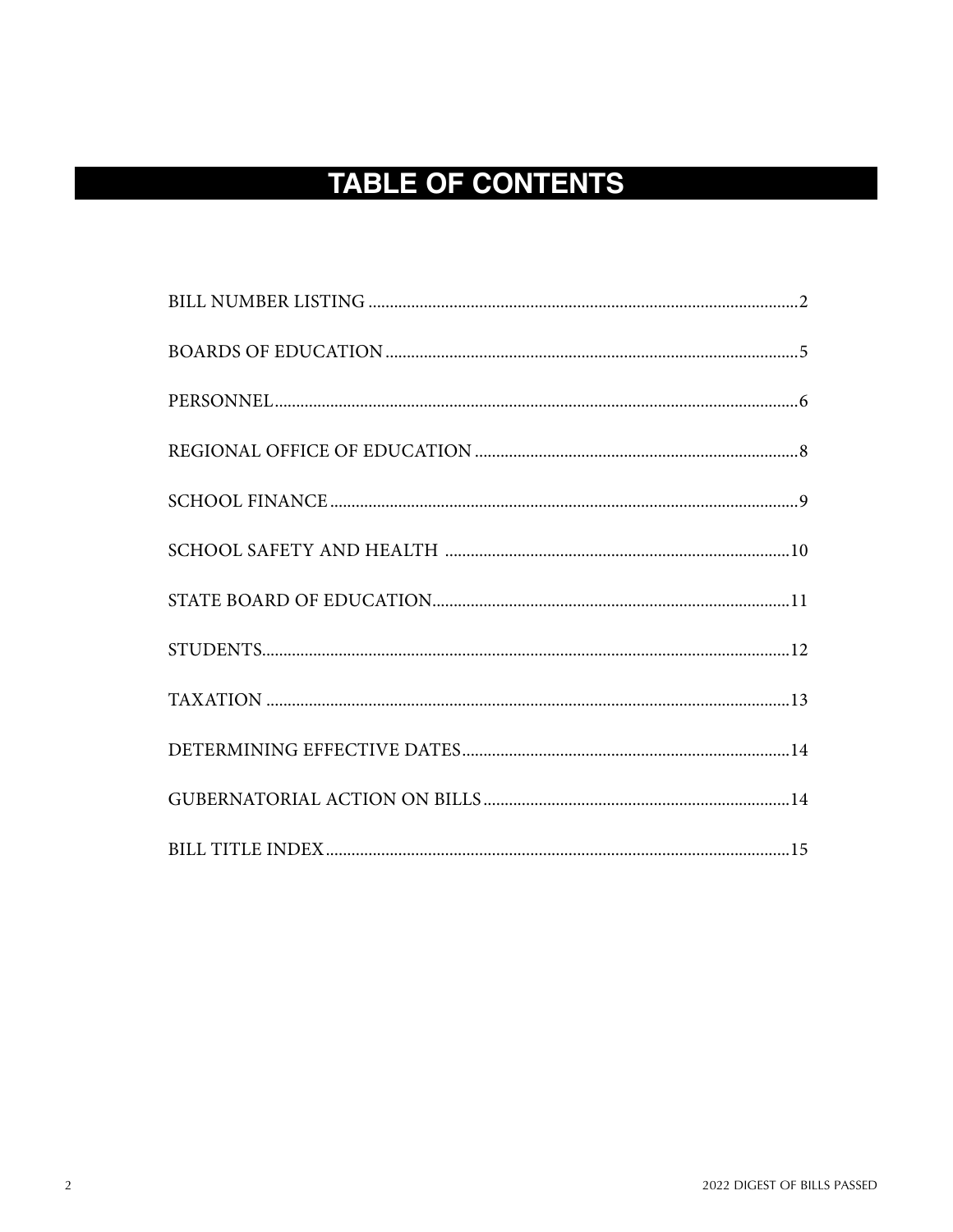# **BILL NUMBER LISTING**

| HB 436511 |
|-----------|
|           |
|           |
| HB 471611 |
|           |
|           |

| HB 499410 |
|-----------|
| HB 512711 |
| HB 519310 |
|           |
| HB 532810 |
|           |
|           |
|           |
| HB 526510 |
|           |
|           |
|           |
|           |
|           |
|           |
|           |
|           |
|           |

| SB 3793 11  |  |  |  |  |  |  |  |  |  |  |  |  |  |
|-------------|--|--|--|--|--|--|--|--|--|--|--|--|--|
|             |  |  |  |  |  |  |  |  |  |  |  |  |  |
|             |  |  |  |  |  |  |  |  |  |  |  |  |  |
|             |  |  |  |  |  |  |  |  |  |  |  |  |  |
|             |  |  |  |  |  |  |  |  |  |  |  |  |  |
|             |  |  |  |  |  |  |  |  |  |  |  |  |  |
|             |  |  |  |  |  |  |  |  |  |  |  |  |  |
| SB 3914  11 |  |  |  |  |  |  |  |  |  |  |  |  |  |
|             |  |  |  |  |  |  |  |  |  |  |  |  |  |
| SB 3936 11  |  |  |  |  |  |  |  |  |  |  |  |  |  |
|             |  |  |  |  |  |  |  |  |  |  |  |  |  |
|             |  |  |  |  |  |  |  |  |  |  |  |  |  |
|             |  |  |  |  |  |  |  |  |  |  |  |  |  |
| SB 4028 11  |  |  |  |  |  |  |  |  |  |  |  |  |  |
|             |  |  |  |  |  |  |  |  |  |  |  |  |  |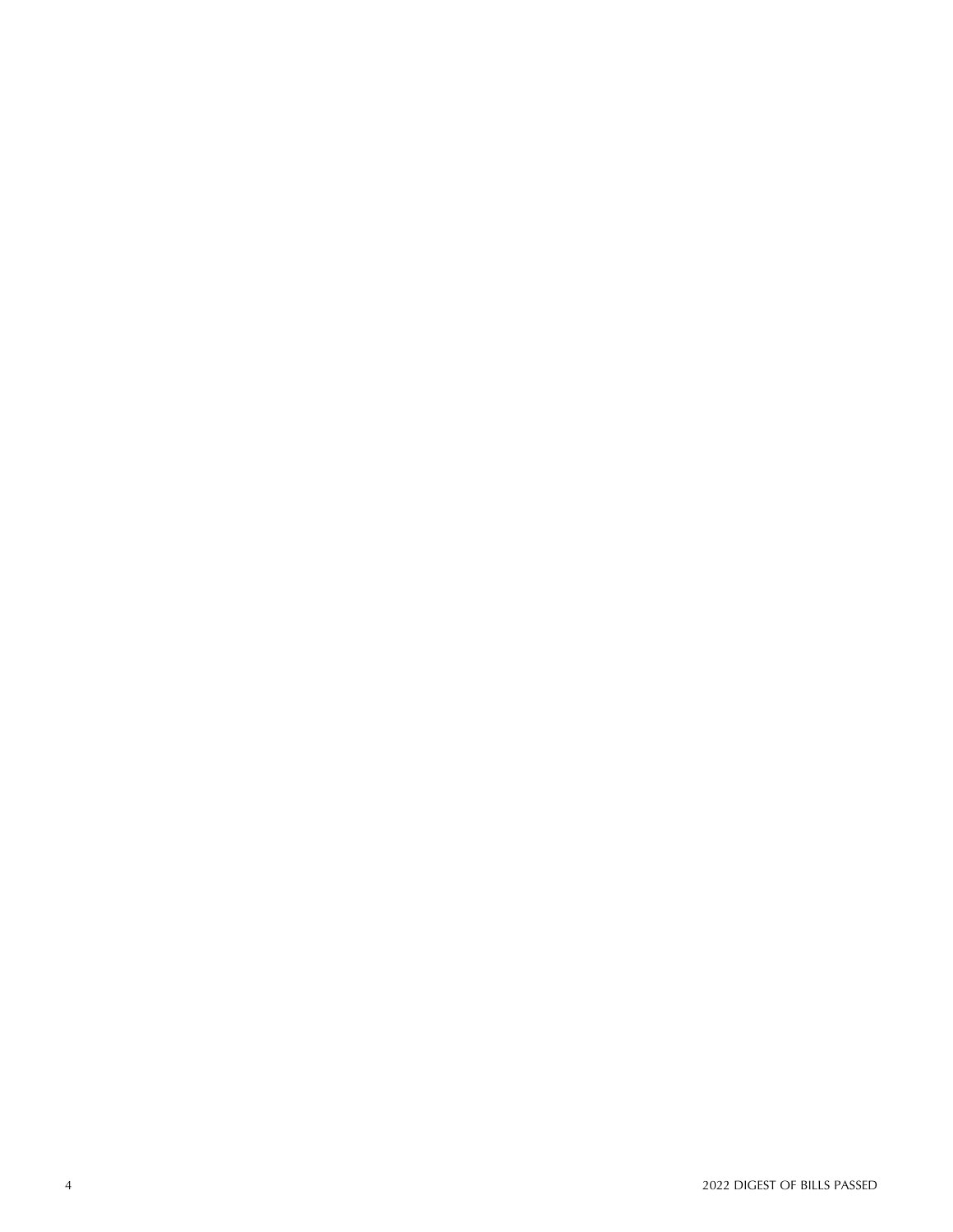# **BOARDS OF EDUCATION**

### **[HB 4173](https://ilga.gov/legislation/billstatus.asp?DocNum=4173&GAID=16&GA=102&DocTypeID=HB&LegID=136976&SessionID=110) Trustees of Schools**

**House Sponsor(s):** Zalewski **Senate Sponsor(s):** Munoz

**Summary:** The bill creates a process to appoint local school board members to serve on the Lyons Township Trustees of Schools board to provide more local input.

**Vote:** House 68-43; Senate 47-0

**Last Action:** Sent to Governor May 6, 2022

### **[HB 4646](https://ilga.gov/legislation/billstatus.asp?DocNum=4646&GAID=16&GA=102&DocTypeID=HB&LegID=138682&SessionID=110) IMRF Employee Trustees**

**House Sponsor(s):** Yang Rohr **Senate Sponsor(s):** Villivalam

**Summary:** The bill provides that Illinois Municipal Retirement Fund (IMRF) trustees must be granted at least 20 days of paid leave per year for the purpose of attending meetings of the IMRF Board of Trustees.

**Vote:** 69-42; 48-8

**Last Action:** Sent to Governor May 6, 2022

### **[HB 4813](https://ilga.gov/legislation/billstatus.asp?DocNum=4813&GAID=16&GA=102&DocTypeID=HB&LegID=139272&SessionID=110) Contract Food Service**

**House Sponsor(s):** Gordon-Booth – Moeller – Harper – Lilly **Senate Sponsor(s):** Villivalam – Koehler – Johnson – Lightford

**Summary:** The bill exempts from contract bidding requirements contracts for goods, services, or management in the operation of a school's food service, including a school that participates in any of the United States Department of Agriculture's child nutrition programs.

**Vote:** House 115-0; Senate 54-0

**Last Action:** Sent to Governor May 6, 2022

### **[HB 5488](https://ilga.gov/legislation/billstatus.asp?DocNum=5488&GAID=16&GA=102&DocTypeID=HB&LegID=140013&SessionID=110) Excused Absence – Civic Event**

**House Sponsor(s):** Harper – Ammons – Slaughter – Collins – Nichols

**Senate Sponsor(s):** Hunter – Pacione-Zayas – Johnson – Morrison

**Summary:** The bill provides that a middle or high school student shall be permitted by a school board at least one school day-long excused absence per school year to engage in a civic event.

**Vote:** House 68-43; Senate 42-12

**Last Action:** Sent to Governor May 6, 2022

### **[HB 5506](https://ilga.gov/legislation/billstatus.asp?DocNum=5506&GAID=16&GA=102&DocTypeID=HB&LegID=140031&SessionID=110)**

### **Dual Credit Programming Analysis, Enrollment, and Instructor Training**

**House Sponsor(s):** Stuart – Batinick – Carroll – Greenwood – Hurley

**Senate Sponsor(s):** Rezin – Loughran Cappel – Belt – Lightford – Gillespie

**Summary:** The bill requires schools and community colleges: to annually assess dual credit courses; to allow students not seeking college credit to participate in dual credit programs; to allow instructors access to professional development plans through the Board of Higher Education and Community College Board.

**Vote:** House 110-0; Senate 46-0

**Last Action:** Sent to Governor May 6, 2022

### **[SB 1693](https://ilga.gov/legislation/billstatus.asp?DocNum=1693&GAID=16&GA=102&DocTypeID=SB&LegID=134329&SessionID=110) Industrial Biotechnology Career Pathway**

**Senate Sponsor(s):** Bennett – Rose – Holmes – Fowler – Joyce **House Sponsor(s):** Yednock – Meier – Harper – Mazzochi – Halpin

**Summary:** The bill creates a high school industrial biotechnology career pathway and pre-apprenticeship program.

**Vote:** Senate 56-0; House 114-0

**Last Action:** Sent to Governor May 6, 2022

### **[SB 3651](https://ilga.gov/legislation/billstatus.asp?DocNum=3651&GAID=16&GA=102&DocTypeID=SB&LegID=138647&SessionID=110) IMRF Earnings Increases, Employer Contributions**

**Senate Sponsor(s):** Villa **House Sponsor(s):** Hirschauer

**Summary:** The bill provides a calculation for certain employee earnings increases and the resulting additional employer contribution, excluding periods of payment through workers' compensation.

**Vote:** Senate 52-0; House 113-0

**Last Action:** Public Act 102-0849

**Effective Date**: May 13, 2022

### **[SB 3652](https://ilga.gov/legislation/billstatus.asp?DocNum=3652&GAID=16&GA=102&DocTypeID=SB&LegID=138648&SessionID=110) IMRF Early Retirement Incentive Limitations**

**Senate Sponsor(s):** Villa **House Sponsor(s):** Hirschauer

**Summary:** The bill disallows an annuitant to enter into a personal services contract with an IMRF employer or forfeit benefits.

**Vote:** Senate 52-0; House 113-0

**Last Action:** Public Act 102-0852

**Effective Date:** May 13, 2022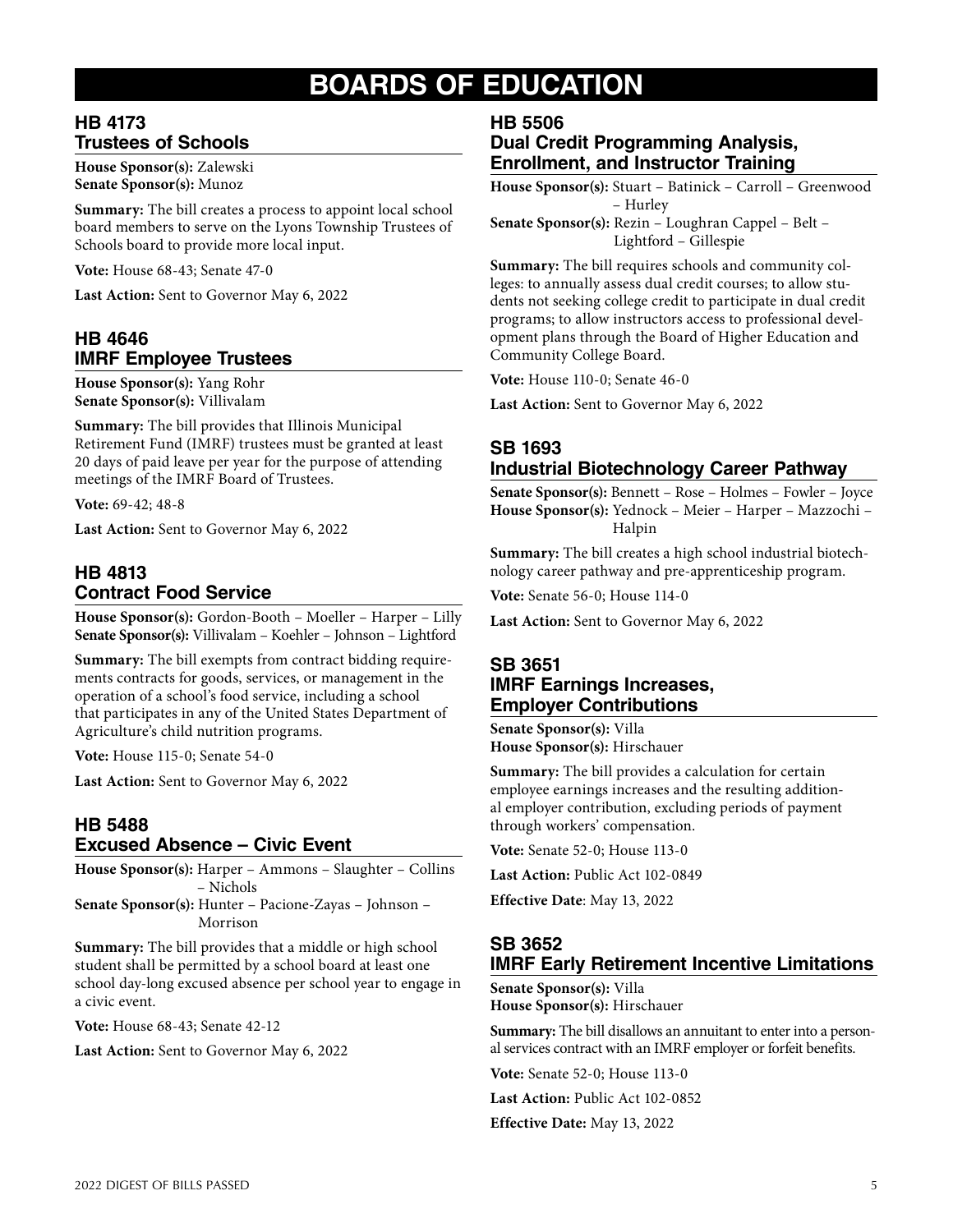### **[SB 3663](https://ilga.gov/legislation/billstatus.asp?DocNum=3663&GAID=16&GA=102&DocTypeID=SB&LegID=138659&SessionID=110) Teacher Professional Development Hours**

**Senate Sponsor(s):** Rezin – Tracy **House Sponsor(s):** Yednock – Bennett

**Summary:** The bill provides that the number of professional development hours required is reduced by 20% for any renewal cycle that includes the 2021-2022 school year.

**Vote:** Senate 49-0; House 113-0

**Last Action:** Public Act 102-0852

**Effective Date**: May 13, 2022

### **[SB 3709](https://ilga.gov/legislation/billstatus.asp?DocNum=3709&GAID=16&GA=102&DocTypeID=SB&LegID=138722&SessionID=110) Special Education Co-ops: Employee Status**

**Senate Sponsor(s):** Holmes **House Sponsor(s):** Hirschauer - Elik

**Summary:** The bill provides that with respect to a special education cooperative reorganization, the contractual continued service status of a teacher transfers to the receiving employing board.

**Vote:** Senate 48-0; House 113-0-1

**Last Action:** Public Act 102-0854

**Effective Date:** May 13, 2022

### **[SB 3789](https://ilga.gov/legislation/billstatus.asp?DocNum=3709&GAID=16&GA=102&DocTypeID=SB&LegID=138722&SessionID=110) Shared Services Report-Public Comment**

**Senate Sponsor(s):** Morrison – Connor – Plummer **House Sponsor(s):** Carroll – Yingling – Keicher – Didech

**Summary:** The bill provides that the Shared Services Report that accompanies the school district's annual financial report must be adopted at an open meeting that allows for public comment and posted to the school district's website.

**Vote:** Senate 41-8; House 114-0

**Last Action:** Sent to Governor April 29, 2022

### **[SB 3902](https://ilga.gov/legislation/billstatus.asp?DocNum=3902&GAID=16&GA=102&DocTypeID=SB&LegID=138988&SessionID=110) High School Prerequisites for Diploma-Statutory Clean-up**

**Senate Sponsor(s):** Lightford – Hunter **House Sponsor(s):** Ammons

**Summary:** The bill corrects inconsistencies and conflicts with recently adopted new high school diploma requirements including computer literacy, financial literacy, forensic speech, special education student requirements, laboratory science, U.S. History, and American Sign Language. It also establishes timelines for schools to adopt various provisions.

**Vote:** Senate 54-0; House 108-0

**Last Action:** Public Act 102-0864

**Effective Date:** May 13, 2022

# **PERSONNEL**

### **[HB 1321](https://ilga.gov/legislation/billstatus.asp?DocNum=1321&GAID=16&GA=102&DocTypeID=HB&LegID=129996&SessionID=110) First Responder Behavioral Health Grant**

**House Sponsor(s):** LaPointe – Hurley – Ortiz – Gong-Gershowitz – Conroy **Senate Sponsor(s):** Hastings – Holmes – Crowe – Turner – Loughran Cappel

**Summary:** The bill directs the Illinois Department of Human Services to create a First Responder Behavioral Health Grant program that includes school districts.

**Vote:** House 113-0; Senate 54-0

**Last Action:** Sent to Governor May 6, 2022

### **[HB 4230](https://ilga.gov/legislation/billstatus.asp?DocNum=4230&GAID=16&GA=102&DocTypeID=HB&LegID=137229&SessionID=110) Bus Driver License Suspension**

**House Sponsor(s):** Davidsmeyer **Senate Sponsor(s):** McClure – Turner

**Summary:** The bill disallows suspension of a bus driver's school bus driver permit if solely for failure to pay child support.

**Vote:** House 99-1; Senate 52-0

**Last Action:** Public Act 102-0726

**Effective date:** May 6, 2022

### **[HB 4246](https://ilga.gov/legislation/billstatus.asp?DocNum=4230&GAID=16&GA=102&DocTypeID=HB&LegID=137229&SessionID=110) Lapsed Educator License**

**House Sponsor(s):** Scherer – Ford – Yang Rohr **Senate Sponsor(s):** Loughran Cappel – Lightford

**Summary:** The Act provides for the reinstatement of a lapsed Professional Educator License upon the payment by the applicant of a \$50 penalty (rather than a \$500 penalty). It also removes all registration fees for retired teachers returning to work.

**Vote:** House 105-0; Senate 55-0

**Last Action:** Public Act 102-0710

**Effective date:** April 27, 2022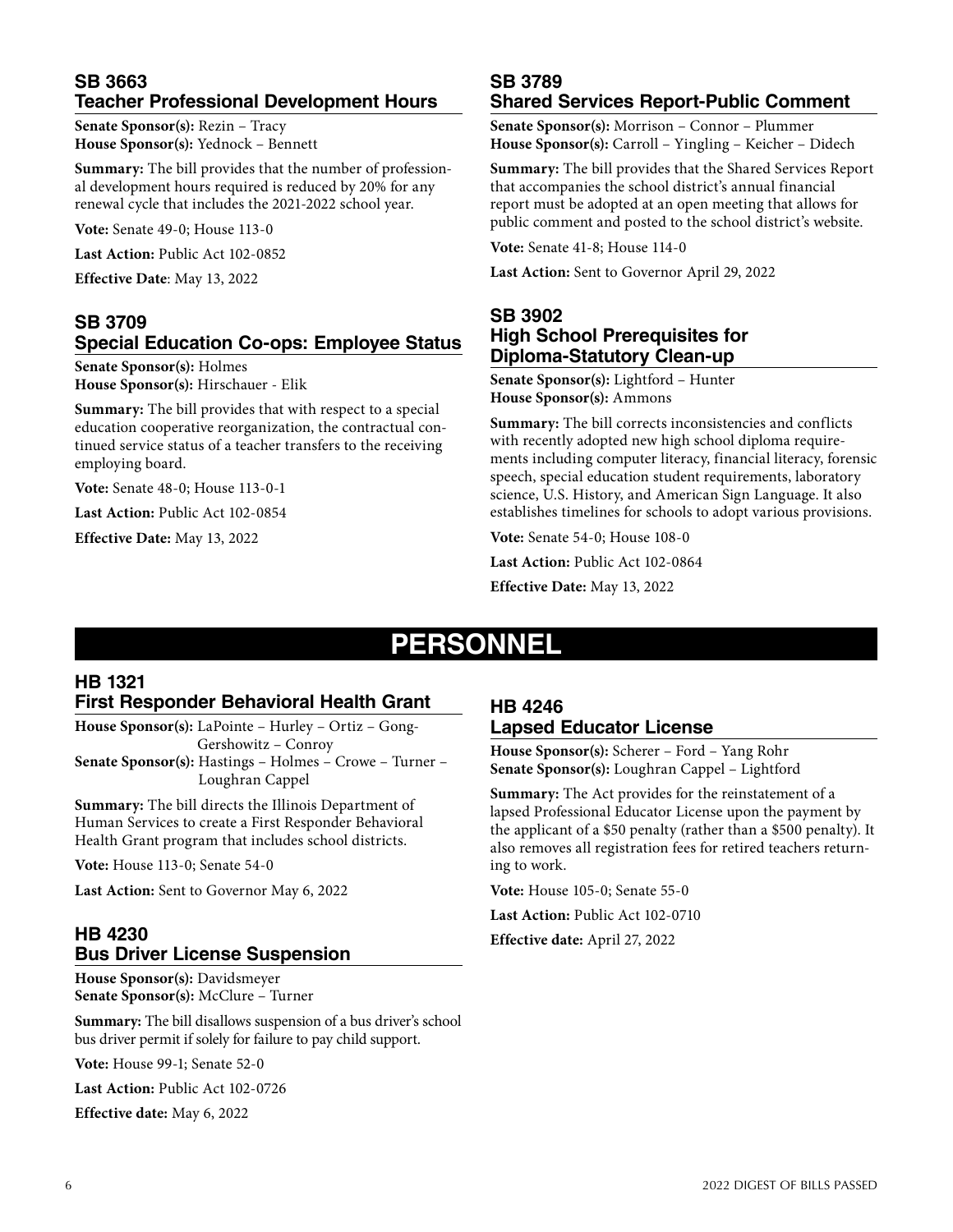### **[HB 4256](https://ilga.gov/legislation/billstatus.asp?DocNum=4256&GAID=16&GA=102&DocTypeID=HB&LegID=137283&SessionID=110) Educator Evaluations**

**House Sponsor(s):** McCombie – Bennett – Hammond **Senate Sponsor(s):** Morrison – Stewart

**Summary:** The bill allows a school district to waive, for the 2021-2022 and 2022-2023 school years only, the evaluation requirement of any teacher whose performance was rated as either "excellent" or "proficient".

**Vote:** House 109-0; Senate 50-4

**Last Action:** Public Act 0729

**Effective date:** May 6, 2022

### **[HB 4257](https://ilga.gov/legislation/billstatus.asp?DocNum=4257&GAID=16&GA=102&DocTypeID=HB&LegID=137284&SessionID=110) Administrators' Academy Not Required**

**House Sponsor(s):** McCombie – Bennett – Crespo **Senate Sponsor(s):** Bryant

**Summary:** The bill for the 2021-2022 school year only, provides that a licensee with an administrative endorsement is not required to complete an Illinois Administrators' Academy course (rather than being required to complete one course).

**Vote:** House 113-0; Senate 54-0

**Last Action:** Public Act 102-0730

**Effective date:** May 6, 2022

### **[HB 4292](https://ilga.gov/legislation/billstatus.asp?DocNum=4292&GAID=16&GA=102&DocTypeID=HB&LegID=137408&SessionID=110) Accelerated Pension Benefit**

**House Sponsor(s):** Morgan – Zalewski – Batinick – Croke **Senate Sponsor(s):** Martwick

**Summary:** The Act extends the teacher pension buy-out option to 2026 and provides the appropriation to fund the program.

**Vote:** House 108-2; Senate 52-1

**Last Action:** Public Act 102-0718

**Effective date:** May 5, 2022

### **[HB 4316](https://ilga.gov/legislation/billstatus.asp?DocNum=4316&GAID=16&GA=102&DocTypeID=HB&LegID=137458&SessionID=110) Educator Sexual Misconduct**

**House Sponsor(s):** Mussman – Crespo – Bourne – Elik – Ramirez **Senate Sponsor(s):** Connor – Collins – Murphy – Villa – Feigenholtz

**Summary:** The Act includes several provisions as a follow-up to the passage of PA 102-0676 regarding sexual misconduct "grooming." Provisions include new requirements, for parental notification, employee discipline, student resources, definitions of persons the Act applies to, and establishing an employment history review for all district employees and contractor employees working in the school setting.

**Vote:** House 112-0; Senate 56-0

**Last Action:** Public Act 102-0702 **Effective date:** July 1, 2023

### **[HB 4690](https://ilga.gov/legislation/billstatus.asp?DocNum=4690&GAID=16&GA=102&DocTypeID=HB&LegID=138928&SessionID=110) Teacher/Principal Dismissals**

**House Sponsor(s):** Mussman – Elik – Crespo **Senate Sponsor(s):** Belt

**Summary:** The Act restarts the process of removal or dismissal of teachers and principals that were paused due to the COVID-19 pandemic.

**Vote:** House 105-0; Senate 56-0

**Last Action:** Public Act 102-0708

**Effective date:** April 22, 2022

### **[HB 4798](https://ilga.gov/legislation/billstatus.asp?DocNum=4798&GAID=16&GA=102&DocTypeID=HB&LegID=139254&SessionID=110) Teacher Licensure-90 Credit Hours**

**House Sponsor(s):** Stava-Murray – Vella – Hirschauer – West – Yang Rohr

**Senate Sponsor(s):** Loughran Cappel – Van Pelt – Lightford

**Summary:** The Act allows substitute teaching applicants to be eligible to teach without a bachelor's degree so long as they have earned 90 credit hours in an educator preparation program and are enrolled in an educator preparation program.

**Vote:** House 111-0; Senate 56-0

**Last Action:** Public Act 102-0711

**Effective date:** January 1, 2023

### **[HB 5214](https://ilga.gov/legislation/billstatus.asp?DocNum=5214&GAID=16&GA=102&DocTypeID=HB&LegID=139716&SessionID=110)**

### **Interpreters Provided in IEP/504 Meetings**

**House Sponsor(s):** Hernandez – Ammons – Manley **Senate Sponsor(s):** Villa – Belt – Pacione-Zayas – Simmons

**Summary:** The bill requires school districts to provide interpreters for parents in IEP and 504 planning meetings.

**Vote:** House 104-0; Senate 58-0

**Last Action:** Sent to Governor May 6, 2022

### **[HB 5472](https://ilga.gov/legislation/billstatus.asp?DocNum=5472&GAID=16&GA=102&DocTypeID=HB&LegID=139996&SessionID=110) Retired Teacher Extra Days**

**House Sponsor(s):** Yang Rohr – Batinick – Smith – Cassidy – Ammons

**Senate Sponsor(s):** Martwick – Ellman

**Summary:** The Act provides that during the period between July 1, 2021, and June 30, 2022, an additional 20 paid days or 100 paid hours shall be added to a provision that authorizes an annuitant to accept employment for a certain number of paid days or paid hours as a teacher without impairing his or her retirement status.

**Vote:** House 108-0; Senate 57-0

**Last Action:** Public Act 102-0709

**Effective date:** April 22, 2022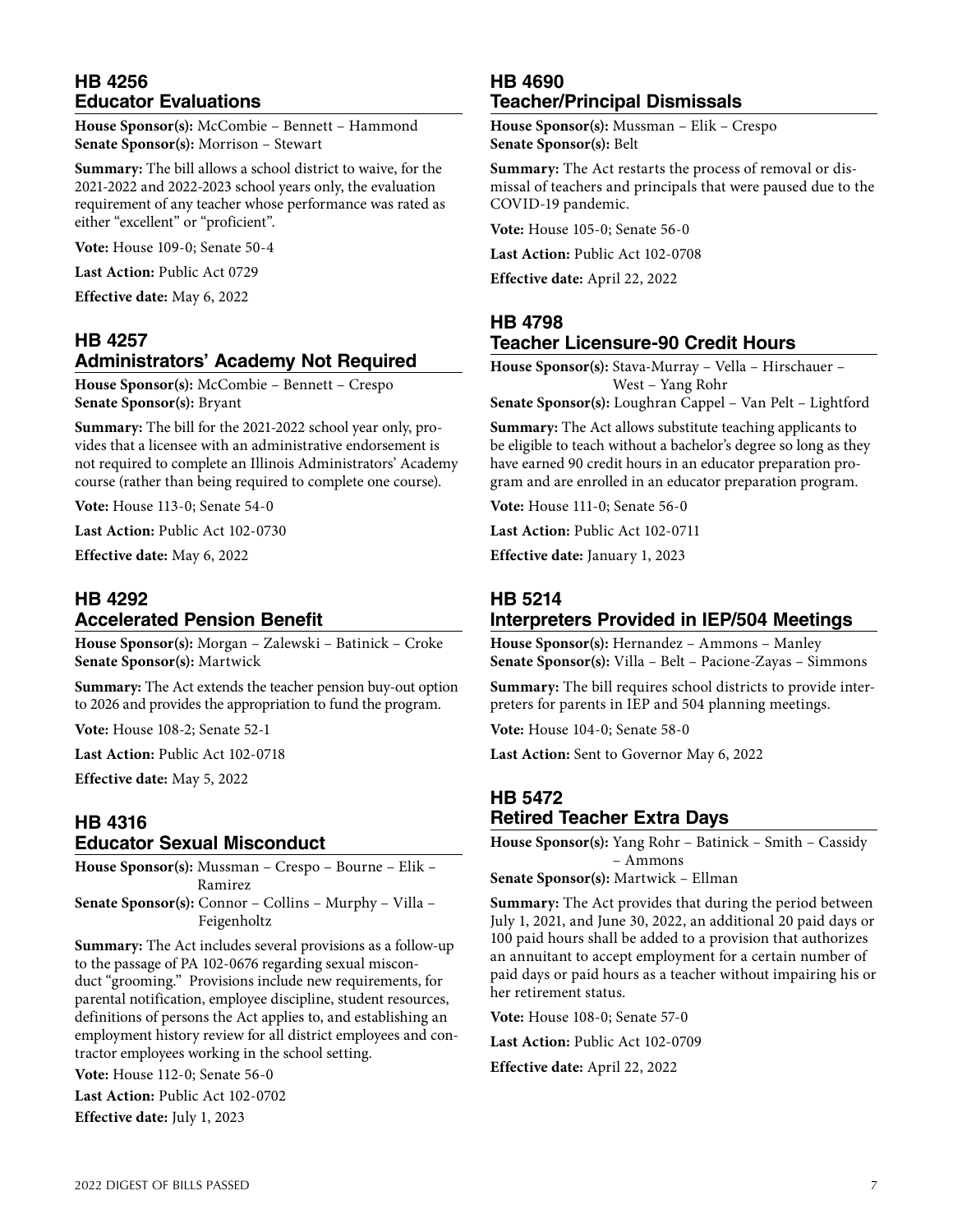### **[SB 2803](https://ilga.gov/legislation/billstatus.asp?DocNum=2803&GAID=16&GA=102&DocTypeID=SB&LegID=135531&SessionID=110) Pension Stabilization Payment**

**Senate Sponsor(s):** Holmes – Sims **House Sponsor(s):** Harris

**Summary:** The Act appropriates \$2,000,000,000 from the State Coronavirus Urgent Remediation Emergency Fund to the Department of Employment Security for payment to the Illinois Unemployment Insurance Trust Fund for partial repayment.

**Vote:** Senate 39-16; House 68-43

**Last Action:** Public Act 102-0696

**Effective date:** March 25, 2022

### **[SB 3120](https://ilga.gov/legislation/billstatus.asp?DocNum=3120&GAID=16&GA=102&DocTypeID=SB&LegID=137815&SessionID=110) Family Bereavement Leave**

**Senate Sponsor(s):** Bush – Pacione-Zayas – Simmons Villa – Belt – Murphy

**House Sponsor(s):** Moeller – Ramirez – Hernandez – Stava-Murray – Avelar

**Summary:** The bill allows all employees to use 10 workdays of unpaid leave for a miscarriage, reproductive technology procedures, failed adoption, failed surrogacy agreement, a negative pregnancy or fertility diagnosis, or stillbirth. Disallows the employer to identify the category of event the leave pertains to.

**Vote:** Senate 38-11; House 114-0

**Last Action:** Sent to Governor April 28, 2022

### **[SB 3833](https://ilga.gov/legislation/billstatus.asp?DocNum=3833&GAID=16&GA=102&DocTypeID=SB&LegID=138896&SessionID=110) ANCRA Expanded Mandated Reporters**

**Senate Sponsor(s):** Crowe – Loughran Cappel **House Sponsor(s):** Stuart

**Summary:** The bill expands the list of mandated reporters under the Abused and Neglected Child Reporting Act (ANCRA) to include physical therapists and assistants, occupational therapists and assistants, and athletic trainers.

**Vote:** Senate 55-0; House 108-0-1

**Last Action:** Public Act 102-0861

**Effective Date:** January 1, 2023

### **[SB 3893](https://ilga.gov/legislation/billstatus.asp?DocNum=3893&GAID=16&GA=102&DocTypeID=SB&LegID=138978&SessionID=110) Substitute Teachers allowed up to 120 days**

**Senate Sponsor(s):** Joyce – Bush – Van Pelt – Loughran Cappel – Belt

**House Sponsor(s):** DeLuca – Scherer

**Summary:** The Act allows substitute teachers to teach up to 120 (instead of 90) school days for any one licensed teacher under contract in the same school year.

**Vote:** Senate 54-0; House 113-0

**Last Action:** Public Act 102-0717

**Effective date:** April 29, 2022

### **[SB 3915](https://ilga.gov/legislation/billstatus.asp?DocNum=3915&GAID=16&GA=102&DocTypeID=SB&LegID=139008&SessionID=110) Substitute Short-Term Teaching License-Waive Fee**

**Senate Sponsor(s):** Loughran Cappel – Van Pelt – Hastings – Belt

**House Sponsor(s):** Stava-Murray – Carroll – West

**Summary:** The bill provides that the \$25 application fee for a Short-Term Substitute Teaching License shall be waived when the Governor has declared a disaster due to a public health emergency.

**Vote:** Senate 54-0; House 108-0

**Last Action:** Public Act 102-0867

**Effective Date:** May 13, 2022

### **[SB 3954](https://ilga.gov/legislation/billstatus.asp?DocNum=3915&GAID=16&GA=102&DocTypeID=SB&LegID=139008&SessionID=110) TRS Annuity Eligibility**

**Senate Sponsor(s):** Syverson – Stewart **House Sponsor(s):** Keicher – Hernandez

**Summary:** The bill provides that the effective date of a retirement annuity may be after the date of official termination so long as the employment was less than 10 days and less than \$2,000 compensation.

**Vote:** Senate 54-0; House 107-0

**Last Action:** Public Act 102-0871

**Effective Date:** May 13, 2022

# **REGIONAL OFFICES OF EDUCATION**

### **[HB 4326](https://ilga.gov/legislation/billstatus.asp?DocNum=4326&GAID=16&GA=102&DocTypeID=HB&LegID=137474&SessionID=110) ROE Administrative Fee**

**House Sponsor(s):** Stuart – Bennett – Zalewski – McCombie – Butler

**Senate Sponsor(s):** Belt – Bailey – Fowler – Turner

**Summary:** The bill will allow Regional Offices of Education (ROE), required to distribute funds from the County Sales

Tax for School Facilities distribution, to receive 50% of the 2% administration fee the Department of Revenue receives to calculate and distribute the sales tax funds to school district.

**Vote:** House 105-0; Senate 59-0

**Last Action:** Sent to Governor May 5, 2022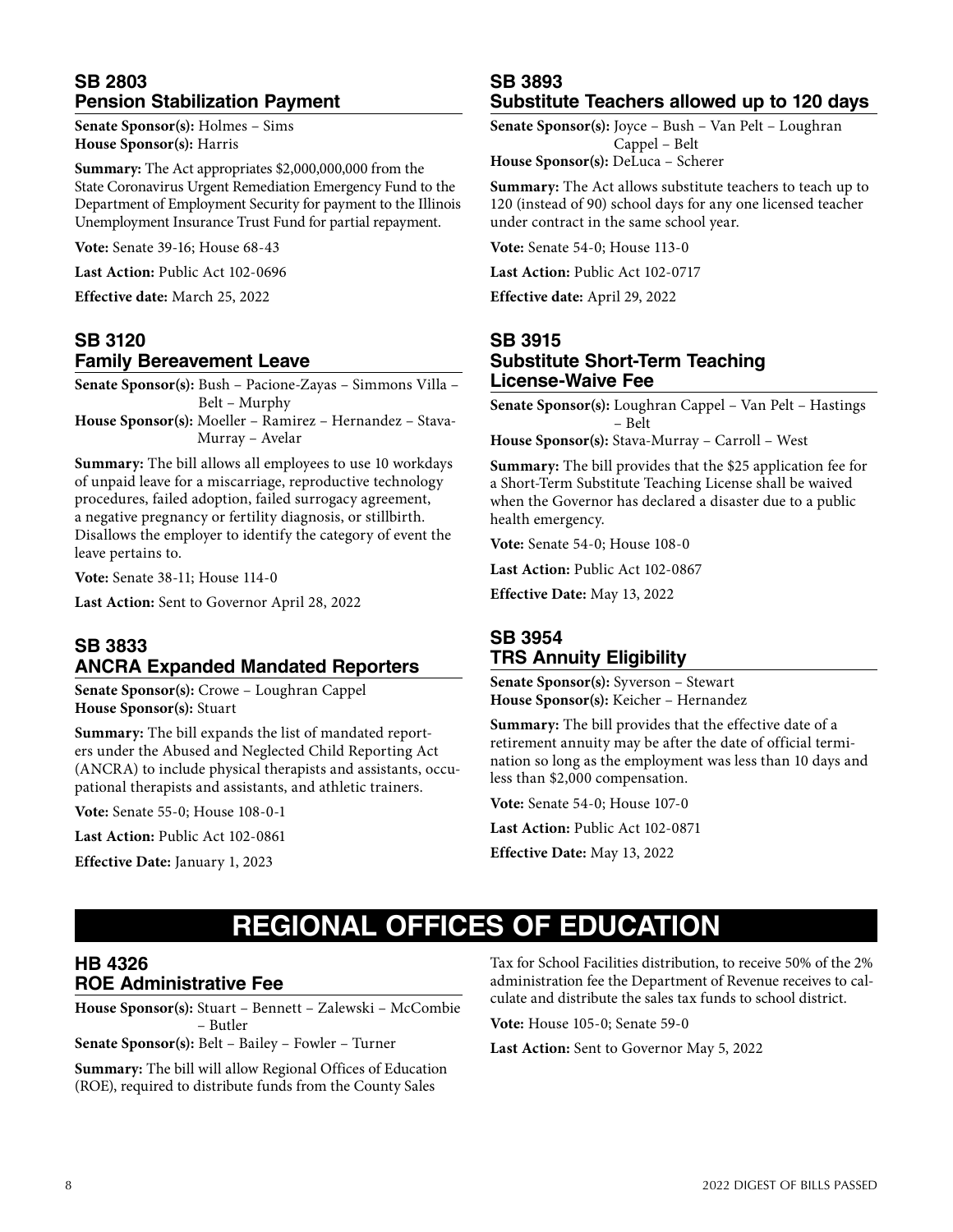# **SCHOOL FINANCE**

### **[HB 0900](https://ilga.gov/legislation/billstatus.asp?DocNum=900&GAID=16&GA=102&DocTypeID=HB&LegID=129558&SessionID=110) Appropriations – Budget for FY 2023**

**House Sponsor(s):** Welch – Harris **Senate Sponsor(s):** Sims – Van Pelt – Collins – Ellman

**Summary:** The Act contains the FY '23 state budget. For elementary and secondary education providing an overall \$10.3 billion, including fully funding the Evidence-Based Funding (EBF) Formula, including \$87 million for an EBF "adjustment" for a miscalculation and correction in a previous year's distribution to school districts. Other line items of interest contain funding mandated categoricals at FY'22 levels but increasing special education private tuition by \$17.9 million. Early childhood education was increased by 10% or \$54.4 million. Transportation will receive increases in both Regular/Vocational at 8.4% and Special Education at 7.2%. Decreases in overall funding from the FY'22 \$12 billion budget were primarily due to elimination of COVID-19 response and relief appropriations.

**Vote:** House 72-42; Senate 34-19

**Last Action:** Public Act 102-0698

**Effective date:** April 19, 2022; Some provisions effective July 1, 2022

### **[HB 3637](https://ilga.gov/legislation/billstatus.asp?DocNum=3637&GAID=16&GA=102&DocTypeID=HB&LegID=132681&SessionID=110) School Construction Grants**

**House Sponsor(s):** Bennett – Welch – Durkin – Stuart – Wheeler

**Senate Sponsor(s):** Harmon– Fowler – Holmes – Loughran Cappel

**Summary:** The bill includes modifications to the School Construction Grant Program as a result of the 2019-2020 School Construction Task Force [findings.](https://www.isbe.net/Documents/School-Construction-Task-Force-Report-2020.pdf) [\(findings](http://chrome-extension://efaidnbmnnnibpcajpcglclefindmkaj/https://www.isbe.net/Documents/School-Construction-Task-Force-Report-2020.pdf) 

[.](http://chrome-extension://efaidnbmnnnibpcajpcglclefindmkaj/https://www.isbe.net/Documents/School-Construction-Task-Force-Report-2020.pdf) The bill includes several process updates, clarifies the request process, and addresses those districts that have not received their matching grants due to lack of funding of the program (2004-2006).

**Vote:** House 105-0-1; Senate 54-0

**Last Action:** Public Act 102-0723

**Effective date:** May 6, 2022

### **[HB 4243](https://ilga.gov/legislation/billstatus.asp?DocNum=4243&GAID=16&GA=102&DocTypeID=HB&LegID=137257&SessionID=110) School Fees-Withholding Diploma**

**House Sponsor(s):** Mason – Ammons – West – Carroll – Harper **Senate Sponsor(s):** Johnson – Collins – Pacione-Zayas

**Summary:** The bill prohibits school districts from withholding a student's grades, transcripts, or diploma because of an unpaid balance on the student's school account.

**Vote:** House 71-41; Senate 38-15

**Last Action:** Public Act 102-0727

**Effective Date:** May 6, 2022

### **[HB 4688](https://ilga.gov/legislation/billstatus.asp?DocNum=4688&GAID=16&GA=102&DocTypeID=HB&LegID=138925&SessionID=110) Debt Limit Extensions**

**House Sponsor(s):** DeLuca – Hamilton **Senate Sponsor(s):** Rose

**Summary:** The bill extends debt limits for certain school districts.

**Vote:** House 93-19-1; Senate 52-0

**Last Action:** Public Act 102-0727

**Effective Date:** May 6, 2022

### **[HB 4700](https://ilga.gov/legislation/billstatus.asp?DocNum=4700&GAID=16&GA=102&DocTypeID=HB&LegID=138945&SessionID=110) Budget Implementation Bill (BIMP)**

**House Sponsor(s):** Harris – Ammons Senate: Sponsor(s) Sims – Collins – Ellman

**Summary:** The Act contains provisions necessary to implement the state budget for Fiscal Year 2023. For school districts, it includes authorizing language for the Evidence-Based Funding recalculation and, emergency funding and authorization for certain school districts to make disaster repairs.

**Vote:** House 72-42; Senate 37-18

**Last Action:** Public Act 102-0699

**Effective date:** April 19, 2022; some provisions effective July 1, 2022; some provisions effective on the date Senate Bill 3023 of the 102nd General Assembly takes effect

### **[HB 4728](https://ilga.gov/legislation/billstatus.asp?DocNum=4728&GAID=16&GA=102&DocTypeID=HB&LegID=139171&SessionID=110) EBF School District Adjusted EAV**

**House Sponsor(s):** Davis **Senate Sponsor(s):** Pacione-Zayas – Belt

**Summary:** The bill allows school districts to use a modified calculation of their adjusted Equalized Assessed Value (EAV) to lessen the impact of the loss of EAV of a large commercial property. Specifically, the lesser of its EAV in the immediately preceding year or the average of its EAV over the immediately preceding three years if the EAV in the immediately preceding year has declined by 10% or more when comparing the two most recent years.

**Vote:** House 102-1-1; Senate 53-1

**Last Action:** Public Act 102-0782

**Effective Date:** January 1, 2023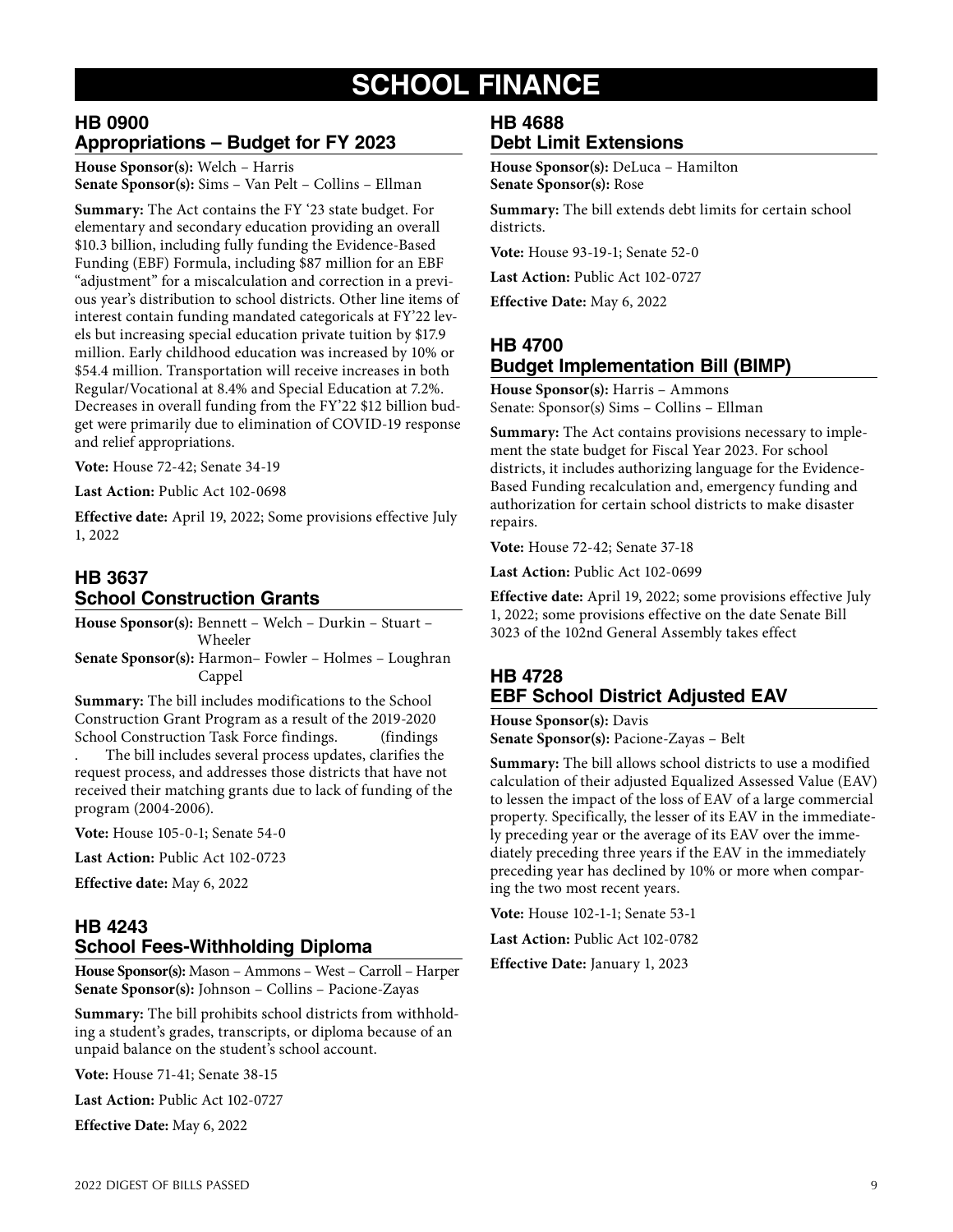### **[HB 5265](https://ilga.gov/legislation/billstatus.asp?DocNum=5265&GAID=16&GA=102&DocTypeID=HB&LegID=139775&SessionID=110) School Fees-Defined and Waivers**

**House Sponsor(s):** Guzzardi – Cassidy – Flowers – Ramirez – Ammons

**Senate Sponsor(s):** Gillespie – Cunningham – Belt

**Summary:** The bill adds homeless children definition to the section defining parents unable to pay fees and fines. It further defines school fees and fines and directs school districts to provide the notice of waiver availability to parents or guardians with every bill for fees or fines.

**Vote:** House 104-0; Senate 55-0

**Last Action:** Public Act 102-0805

**Effective Date:** January 1, 2023

### **[SR 0900](https://ilga.gov/legislation/billstatus.asp?DocNum=900&GAID=16&GA=102&DocTypeID=SR&LegID=140633&SessionID=110) EBF Professional Review Panel (PRP) Trauma & Poverty Analysis**

**Senate Sponsor(s):** Lightford – Belt

**Summary:** The resolution directs the Illinois State Board of Education (ISBE) through the PRP to conduct an analysis seeking an adjustment to the EBF considering the costs of supporting students exposed to trauma and poverty.

**Vote:** Senate 53-0

**Last Action:** Resolution Adopted April 9, 2022

# **SCHOOL SAFETY AND HEALTH**

### **[HB 0209](https://ilga.gov/legislation/billstatus.asp?DocNum=209&GAID=16&GA=102&DocTypeID=HB&LegID=128073&SessionID=110) School Food Service-Latex Gloves Ban**

**House Sponsor(s):** Mussman – Carroll – Hammond – Manley

**Senate Sponsor(s):** Jones – Bush – Pappas

Summary: Provides that a food service establishment, including schools, may not permit employees to use latex gloves in the preparation and handling of food.

**Vote:** House 100-5; Senate 44-12

**Last Action:** Sent to Governor May 6, 2022

### **[HB 4343](https://ilga.gov/legislation/billstatus.asp?DocNum=4343&GAID=16&GA=102&DocTypeID=HB&LegID=137545&SessionID=110) Wellness Checks in Schools**

**House Sponsor(s):** Harris, G. – Flowers – Hernandez –Lilly – Gabel

**Senate Sponsor(s):** Gillespie – Simmons – Collins – Feigenholtz

**Summary:** The bill directs the Department of Healthcare and Family Services to establish a collaborative to provide a program for wellness checks and mental health screenings for 7-12 grade students in schools.

**Vote:** House 71-42; Senate 33-17

**Last Action:** Sent to Governor April 20, 2022

### **[HB 4994](https://ilga.gov/legislation/billstatus.asp?DocNum=4994&GAID=16&GA=102&DocTypeID=HB&LegID=139469&SessionID=110) FOIA-Threat Assessment Procedure**

**House Sponsor(s):** Crespo – McCombie – Swanson **Senate Sponsor(s):** Belt – Van Pelt

**Summary:** The bill provides that yearly, a school board shall file its threat assessment procedure and a list identifying the members of the school district's threat assessment team or regional behavior threat assessment and intervention team with a local law enforcement agency and the regional office

of education. Additionally, the Freedom of Information Act (FOIA) exempts from disclosure any threat assessment procedure under the School Safety Drill Act and any information contained in the procedure from inspection and copying.

**Vote:** House 102-0; Senate 56-0

**Last Action:** Public Act 102-0791

**Effective Date:** May 13, 2022

### **[HB 5193](https://ilga.gov/legislation/billstatus.asp?DocNum=5193&GAID=16&GA=102&DocTypeID=HB&LegID=139694&SessionID=110) Safe Gun Storage Instruction**

**House Sponsor(s):** Hirschauer – Mason – Stava-Murray – Yang Rohr

**Senate Sponsor(s):** Villa – Morrison – Johnson – Simmons - Villivalam

**Summary:** The bill adds safe gun storage to the Safety Education recommended courses of instruction.

**Vote:** House 99-5; Senate 53-0

**Last Action:** Sent to Governor May 6, 2022

### **[HB 5328](https://ilga.gov/legislation/billstatus.asp?DocNum=5328&GAID=16&GA=102&DocTypeID=HB&LegID=139843&SessionID=110) School Roadway Safety**

**House Sponsor(s):** Rita **Senate Sponsor(s):** Jones

**Summary:** The bill further defines roadways as local, county, or state under the 20-mph school speed limit, aggravated special speed limit penalty, law.

**Vote:** House 112-0; Senate 57-1

**Last Action:** Sent to Governor May 6, 2022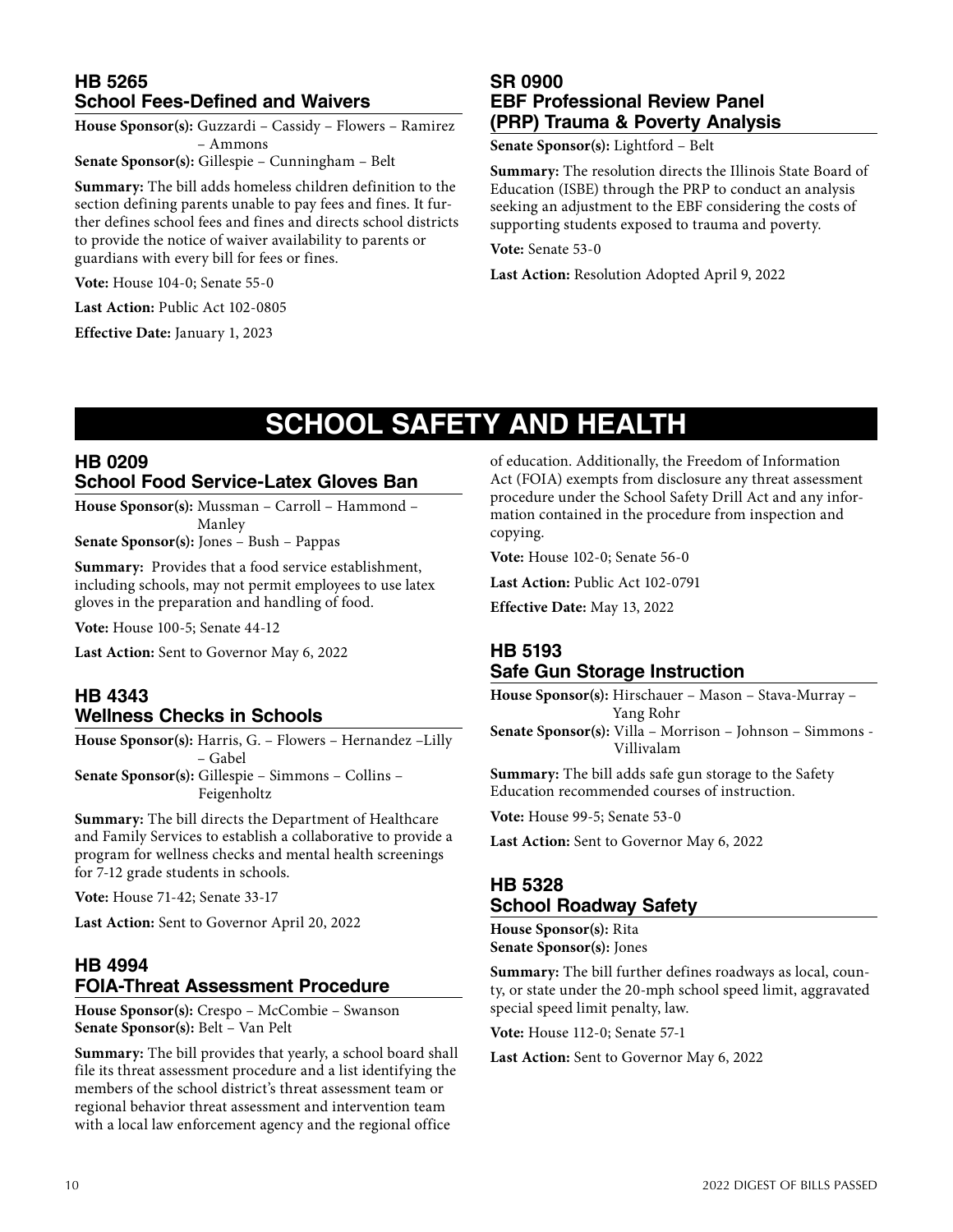### **[SB 3936](https://ilga.gov/legislation/billstatus.asp?DocNum=3936&GAID=16&GA=102&DocTypeID=SB&LegID=139032&SessionID=110) School Safety Tip Line**

**Senate Sponsor(s):** Sims – Belt – Fowler – Connor – Hunter **House Sponsor(s):** Slaughter

**Summary:** The bill establishes the Safe2HelpIL school safety tip line in Illinois law.

**Vote:** Senate 54-0; House 113-0

**Last Action:** Public Act 102-0752

**Effective date:** May 6, 2022

### **[SB 3793](https://ilga.gov/legislation/billstatus.asp?DocNum=3793&GAID=16&GA=102&DocTypeID=SB&LegID=138853&SessionID=110) Passing Stopped Bus Penalty**

**Senate Sponsor(s):** Morrison – Ellman **House Sponsor(s):** Kelly

**Summary:** The bill adds community service as a penalty for failing to stop before meeting or overtaking a school bus that is stopped for the purpose of receiving or discharging pupils and has displayed visual signals.

**Vote:** Senate 54-0; House 104-0

**Last Action:** Public Act 102-0859

**Effective Date:** January 1, 2023

### **[SB 3914](https://ilga.gov/legislation/billstatus.asp?DocNum=3914&GAID=16&GA=102&DocTypeID=SB&LegID=139007&SessionID=110) Mental Health Day**

**Senate Sponsor(s):** Loughran Cappel – Belt – Pacione-Zayas – Simmons

**House Sponsor(s):** Hernandez – Avelar – Wheeler – Manley

**Summary:** The bill will allow full-time school district employees to take mental health or behavioral health days as part of earned sick days. A school board would be allowed to ask for a "doctor's note" just as they would for any other usage of a sick day.

**Vote:** Senate 54-0; House 108-0

**Last Action:** Public Act 102-0866

**Effective Date:** May 13, 2022

## **[SB 4028](https://ilga.gov/legislation/billstatus.asp?DocNum=4028&GAID=16&GA=102&DocTypeID=SB&LegID=139133&SessionID=110)**

### **Mental Health Resources Instruction**

**Senate Sponsor(s):** Simmons – Villa – Belt – Hunter **House Sponsor(s):** Wang Stoneback – Ammons – Ramirez – Buckner

**Summary:** The bill, with respect to the Critical Health Problems and Comprehensive Health Education Program, requires that the instruction on mental health and illness include how and where to find Illinois mental health resources.

**Vote:** Senate 42-6; House 66-13-2

**Last Action:** Sent to Governor May 6, 2022

# **STATE BOARD OF EDUCATION**

### **[HB 4365](https://ilga.gov/legislation/billstatus.asp?DocNum=4365&GAID=16&GA=102&DocTypeID=HB&LegID=137631&SessionID=110) Alternative Placement of IEP Students**

**House Sponsor(s):** Didech – Davis – Gabel – Gong-Gershowitz – LaPointe – Ness

**Senate Sponsor(s):** Fine – Belt

**Summary:** The Act allows a student's IEP team to determine whether the special education program of a school district is unable to meet the needs of a child with a disability and needs an alternative placement. Provides that the financial responsibility and reimbursement of the resident district of a child with a disability applies to both nonpublic special education facilities that are approved by the State Board of Education and nonpublic special education facilities that are not approved by the State Board of Education.

**Vote:** House 105-0; Senate 56-0

**Last Action:** Public Act -102-0703

**Effective Date:** April 22, 2022

### **[HB 4716](https://ilga.gov/legislation/billstatus.asp?DocNum=4716&GAID=16&GA=102&DocTypeID=HB&LegID=139069&SessionID=110) Driver Education Learning Standards**

**House Sponsor(s):** Halpin **Senate Sponsor(s):** Glowiak Hilton – Belt

**Summary:** The bill requires the State Board of Education, in consultation with the Secretary of State, to adopt rigorous learning standards for the classroom and laboratory phases of driver education.

**Vote:** House 102-6; Senate 55-0

**Last Action:** Sent to Governor May 6, 2022

### **[HB 5127](https://ilga.gov/legislation/billstatus.asp?DocNum=5127&GAID=16&GA=102&DocTypeID=HB&LegID=139621&SessionID=110)**

### **School Board Organize within 40 days**

**House Sponsor(s):** Halpin – McCombie **Senate Sponsor(s):** Anderson

**Summary:** The bill provides that within 40 days (instead of 28) after the consolidated election, the board shall organize by electing its officers and fixing a time and place for the regular meetings.

**Vote:** House 104-0; Senate 56-0

**Last Action:** Public Ac 102-0798

**Effective Date:** May 15, 2022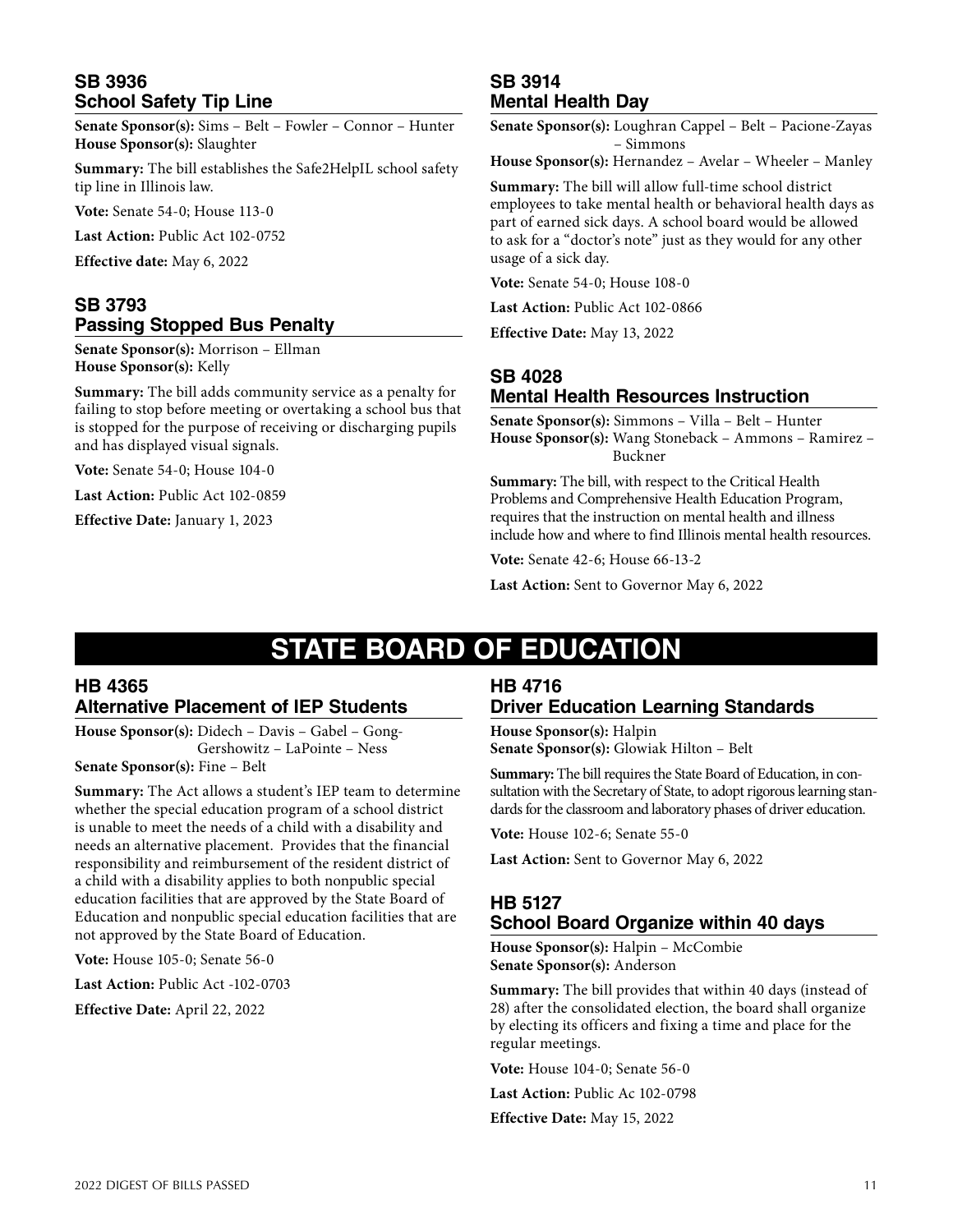### **[SB 3792](https://ilga.gov/legislation/billstatus.asp?DocNum=3792&GAID=16&GA=102&DocTypeID=SB&LegID=138841&SessionID=110) Illinois High School Diploma**

**Senate Sponsor(s):** Castro – Belt – Turner **House Sponsor(s):** Elik – LaPointe

**Summary:** The bill renames the "High School Equivalency Certificate" as the "State of Illinois High School Diploma" for students obtaining general education high school equivalency.

**Vote:** Senate 53-0; House 114-0

**Last Action:** Sent to Governor April 29, 2022

### **[SB 3845](https://ilga.gov/legislation/billstatus.asp?DocNum=3845&GAID=16&GA=102&DocTypeID=SB&LegID=138908&SessionID=110) Gender Equity Advisory Committee**

**Senate Sponsor(s):** Johnson **House Sponsor(s):** Ammons – Smith

**Summary:** The bill requires the Gender Equity Advisory Committee to submit recommendations on how school districts can better support historically disadvantaged males, including African American students and other students of color, to ensure educational equity.

**Vote:** Senate 49-0; House 105-0

**Last Action:** Public Act 102-0863

**Effective Date:** January 1, 2023

### **[SB 3972](https://ilga.gov/legislation/billstatus.asp?DocNum=3972&GAID=16&GA=102&DocTypeID=SB&LegID=139074&SessionID=110) Direct Support Professionals Training Program**

**Senate Sponsor(s):** Murphy – Collins – Fowler **House Sponsor(s):** Mussman – Carroll – Gabel – Crespo – Moeller

**Summary:** The bill directs the Illinois State Board of Education (ISBE) to create a two-year program of study for direct support professionals. The training program would commence in 2025-2026 school year.

**Vote:** Senate 55-0; House 108-0

**Last Action:** Public Act 102-0874

**Effective Date:** January 1, 2023

### **[SB 3986](https://ilga.gov/legislation/billstatus.asp?DocNum=3986&GAID=16&GA=102&DocTypeID=SB&LegID=139088&SessionID=110)**

### **Assessments Pre-K to 2nd Grade**

**Senate Sponsor(s):** Pacione-Zayas – Villa – Belt – Feigenholtz – Simmons

**House Sponsor(s):** LaPointe – Scherer – Tarver

**Summary:** The bill prohibits the State Board of Education from requiring a school district to administer, develop, or purchase a standardized assessment for students enrolled in pre-kindergarten through second grade, other than for diagnostic purposes.

**Vote:** Senate 53-2; House 69-39

**Last Action:** Public Act 102-0875

**Effective Date:** May 13, 2022

# **STUDENTS**

### **[HB 4089](https://ilga.gov/legislation/billstatus.asp?DocNum=4089&GAID=16&GA=102&DocTypeID=HB&LegID=136294&SessionID=110) School Lunch Plant Based Option**

**House Sponsor(s):** Nichols – Harper – Ammons – Collins **Senate Sponsor(s):** Koehler – Johnson – Hunter

**Summary:** The bill requires school districts to provide a plant-based school lunch option to those students who submit a prior request to the school district requesting a plantbased school lunch option.

**Vote:** House 96-7; Senate 42-10

**Last Action:** Public Act 102-0761

**Effective Date:** August 1, 2023

### **[SB 3867](https://ilga.gov/legislation/billstatus.asp?DocNum=3867&GAID=16&GA=102&DocTypeID=SB&LegID=138948&SessionID=110) School Fees- Student of Veteran Waivers**

**Senate Sponsor(s):** Johnson – Turner – Munoz **House Sponsor(s):** Didech – Scherer – Buckner – Conroy – West

**Summary:** The bill provides that all school boards shall waive fees assessed by the district for each student with

a parent who is a veteran or active-duty military with an income at or below 200% of the federal poverty level.

**Vote:** Senate 54-0; House 108-0

**Last Action:** Sent to Governor April 29, 2022

### **[SB 3889](https://ilga.gov/legislation/billstatus.asp?DocNum=3889&GAID=16&GA=102&DocTypeID=SB&LegID=138974&SessionID=110) Children's Mental Health Partnership**

**Senate Sponsor(s):** Loughran Cappel – Belt – Hastings

**House Sponsor(s):** Manley – Hurley – Vella – Carroll

**Summary:** The bill establishes a partnership committee to update the Children's Mental Health Plan and advise state agencies in implementing the plan. It includes a member from the K-12 school system and a school social worker.

**Vote:** Senate 58-0; House 116-0

**Last Action:** Sent to Governor April 27, 2022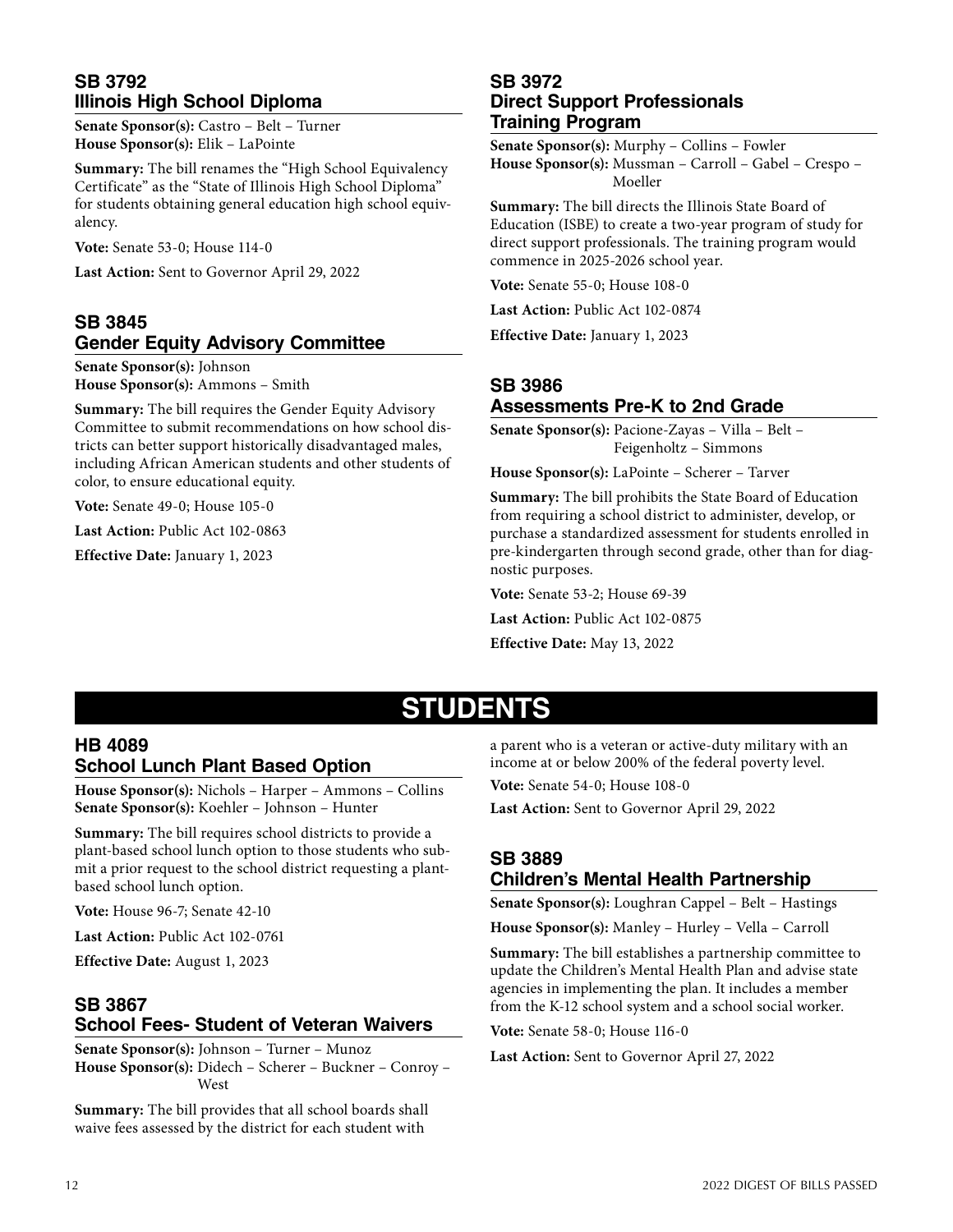# **TAXATION**

### **[SB 0157](http://v) Omnibus 2022 Tax Relief**

**Senate Sponsor(s):** Hastings – Koehler – Stadelman – Castro – Belt

**House Sponsor(s):** Zalewski – Hirschauer – Stava-Murray – Stuart – Vella

**Summary:** The Act provides numerous tax incentives, tax breaks, and other credits estimated at \$1.8 billion. Those affecting school districts include a \$300 per principal residence income tax credit for property taxes paid in 2021; an income tax credit for teachers for instructional materials up to \$500; and a one-time residential real estate tax rebate of up to \$300 per residence. The bill also includes a 10-day, August 2022 sales tax holiday on school supplies purchases and a grocery sales tax suspension. The County Sales Tax for School Facilities revenue is impacted by sales tax relief measures. A sales tax replacement fund is created to make that program and other local government sales tax reliant revenue streams whole.

**Vote:** Senate 55-1; House 110-0-4

**Last Action:** Public Act 102-0700

**Effective date:** April 19, 2022; some provisions effective July 1, 2023

### **[SB 0658](https://ilga.gov/legislation/billstatus.asp?DocNum=658&GAID=16&GA=102&DocTypeID=SB&LegID=133260&SessionID=110) TIF Extensions Omnibus**

**Senate Sponsor(s):** Cunningham

**House Sponsor(s):** Walsh – Hernandez – Zalewski – Willis

**Summary:** The bill includes a codification of the definition of "contiguous properties" in a Tax Increment Financing (TIF) redevelopment area. This provision allows municipal expansion of TIF redevelopment areas that the court previously had disallowed. Additionally, the bill includes TIF project extensions up to 35 years for Chicago (five areas), Madison (two areas), Aviston, Warren, Farmer City, Fairmont (two areas), and Springfield. Project extensions are included for up to 47 years for Chicago Heights.

**Vote:** Senate 55-0; House 89-14-3

**Last Action:** Public Act 102-0818

**Effective Date:** May 13, 2022

### **[SB 1975](https://ilga.gov/legislation/billstatus.asp?DocNum=1975&GAID=16&GA=102&DocTypeID=SB&LegID=134631&SessionID=110) Property Tax Relief Omnibus**

**Senate Sponsor(s):** Martwick – Bush – Fine – Gillespie **House Sponsor(s):** Kifowit – Walker – Mussman – Yingling – Wheeler

**Summary:** The bill includes several property tax exemption expansions and other relief including:

- Creates a Veterans Property Tax Study for certain high-impacted counties: St. Clair, Lake, Will, Madison, Rock Island, and DuPage.
- Expands the Persons with Disabilities Homestead Exemption adding persons with visual disabilities
- Extends the Homestead Exemption for Veterans to surviving spouse and establishes new criteria
- Makes permanent the \$8,000 Cook County and collar counties and \$5,000 all other counties Senior Citizens Homestead Exemption
- Increases the General Homestead Exemption to \$10,000 for Cook County, \$8,000 for collar counties and maintains \$6,000 for all other counties
- Allows taxing districts including school districts to abate and recapture without loss of access to the aggregate extension base
- Requires school districts with cash reserve balances to disclose that at the annual budget and levy hearing
- Extends the availability for school districts to utilize interfund transfers until June 30, 2026
- Lowers the repayment interest for Senior Citizens Real Estate Tax Deferrals from 6% to 3% after 2023

**Vote:** Senate 51-1-1; House 110-0-1

**Last Action:** Public Act 102-0895

**Effective Date:** May 23, 2022

### **[SB 2990](https://ilga.gov/legislation/billstatus.asp?DocNum=2990&GAID=16&GA=102&DocTypeID=SB&LegID=137436&SessionID=110) TIF-Palatine**

**Senate Sponsor(s):** Gillespie **House Sponsor(s):** Bos – Carroll

**Summary:** The bill extends the Tax Increment Allocation Redevelopment for the Village of Palatine to 35 years.

**Vote:** Senate 52-0; House 107-3

**Last Action:** Public Act 102-0745

**Effective date:** May 6, 2022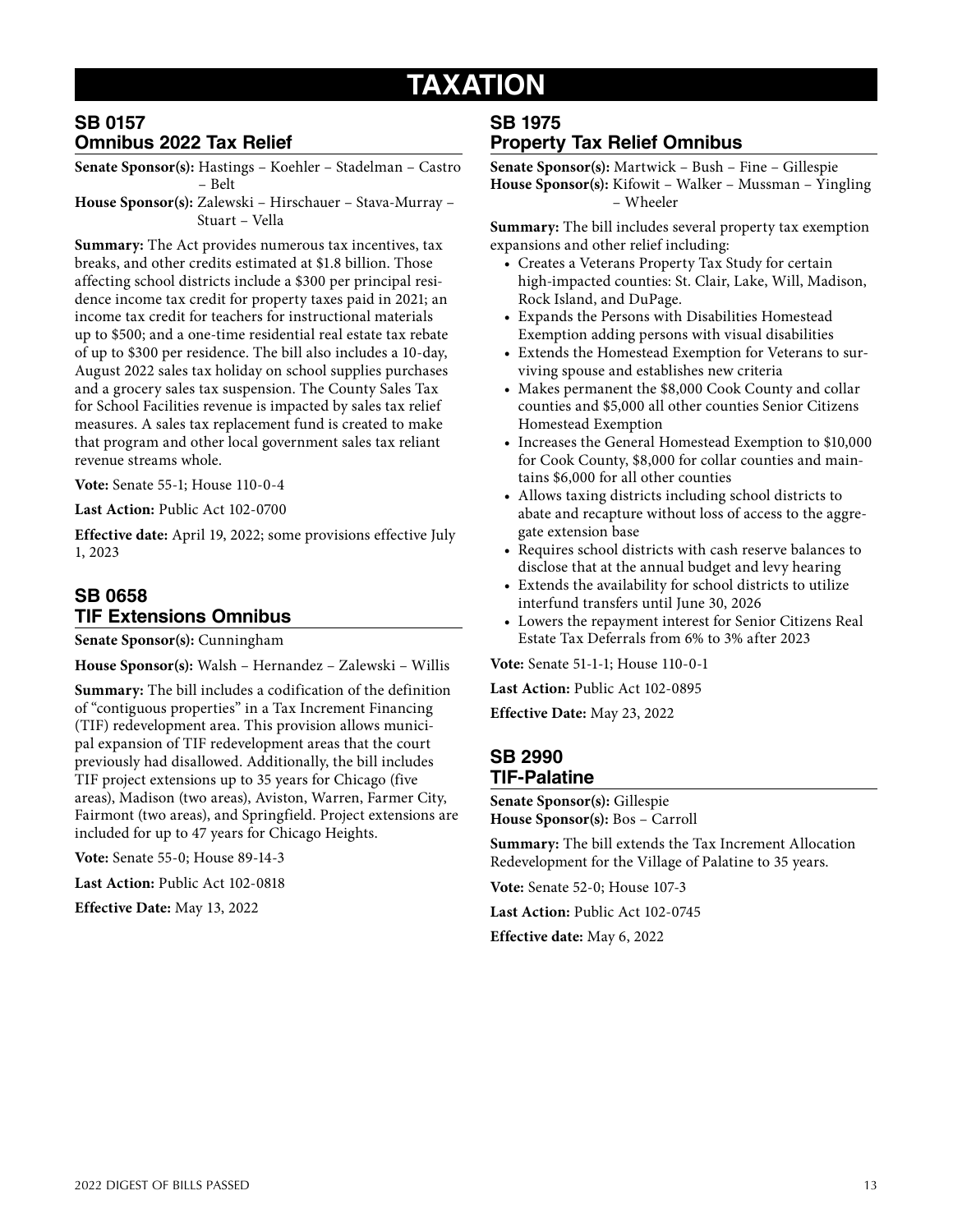# **GUBERNATORIAL ACTION ON BILLS**

Section 9 of the Illinois Constitution provides that every bill passed by the General Assembly shall be presented to the governor within 30 calendar days of its passage. The governor then has 60 days from that date in which to act on a bill by either signing or vetoing the legislation. If the governor chooses not to act on the legislation it automatically becomes law after the 60-day period.

| <b>GOVERNOR'S</b><br><b>ACTION</b> | <b>LEGISLATURE'S</b><br><b>OPTIONS</b> | <b>VOTE REQUIRED</b><br><b>IN EACH CHAMBER</b> | <b>RESULT</b>                               |
|------------------------------------|----------------------------------------|------------------------------------------------|---------------------------------------------|
| Sign the bill                      |                                        |                                                | Bill becomes law                            |
| Do nothing for 60 days             |                                        |                                                | Bill becomes law                            |
| Veto the bill                      | Override                               | 3/5                                            | Bill becomes law<br>as originally passed    |
|                                    | Fail to override                       |                                                | <b>Bill dies</b>                            |
| Amendatory veto                    | Override                               | 3/5                                            | Bill becomes law<br>as originally passed    |
|                                    | Accept veto                            | Majority                                       | Bill becomes law with<br>governor's changes |
|                                    | Do nothing                             |                                                | <b>Bill dies</b>                            |
| Reduce item of appropriation       | Override                               | Majority                                       | Item becomes law at<br>original amount      |
|                                    | Fail to override                       |                                                | Item becomes law<br>at reduced amount       |
| Veto an item of appropriation      | Override                               | 3/5                                            | Item becomes law<br>at original amount      |

Below is a chart to indicate the appropriate action that follows gubernatorial action:

# **DETERMINING EFFECTIVE DATES**

To determine a bill's effective date, four elements are important:

- 1. Is the effective date given in the bill itself?
- 2. On what date did final passage of the legislation occur?
- 3. If the legislation passed after May 31, how many votes did it get in each chamber of the General Assembly?
- 4. On what date did the governor sign the legislation?

After you have identified these four things, the Illinois Compiled Statutes (5 ILCS 75/1), Section 10 of Article IV of the Illinois Constitution and Rules of the General Assembly establish a procedure to determine effective dates. The following is a brief description of these rules:

### **Bills Passed Prior to June 1**

A bill passed prior to June 1 of a calendar year that does not provide for an effective date in the bill shall be effective January 1 of the following year or upon signing, whichever is later.

A bill passed prior to June 1 of a calendar year that does provide for an effective date in the bill shall become effective on that date if that date is the same as the signing date or after the signing date.

A bill passed prior to June 1 of a calendar year that does

provide for an effective date in the bill shall become effective on the date that it is signed if the effective date provided in the bill occurs before the date of signing.

### **Bills Passed After May 31**

A bill passed after May 31 of a calendar year that does not provide for an effective date in the bill shall become effective June 1 of the following year or upon signing, whichever is later.

A bill passed after May 31 of a calendar year that does provide for an effective date in the bill and passes the General Assembly with a 3/5 majority (at least 71 in the House and 36 in the Senate) shall become effective on the date that is defined in the bill if that date occurs on or after the date of signing.

A bill passed after May 31 of a calendar year that does provide for an effective date in the bill and passes the General Assembly with a majority of those voting (at least 60 in the House and 29 in the Senate) shall become effective on June 1 of the next calendar year.

A bill passed after May 31 of a calendar year that does provide for an effective date in the bill and passes the General Assembly with a 3/5 majority (at least 71 in the House and 36 in the Senate) shall become effective on the date of signing if that date occurs after the effective date stipulated in the bill.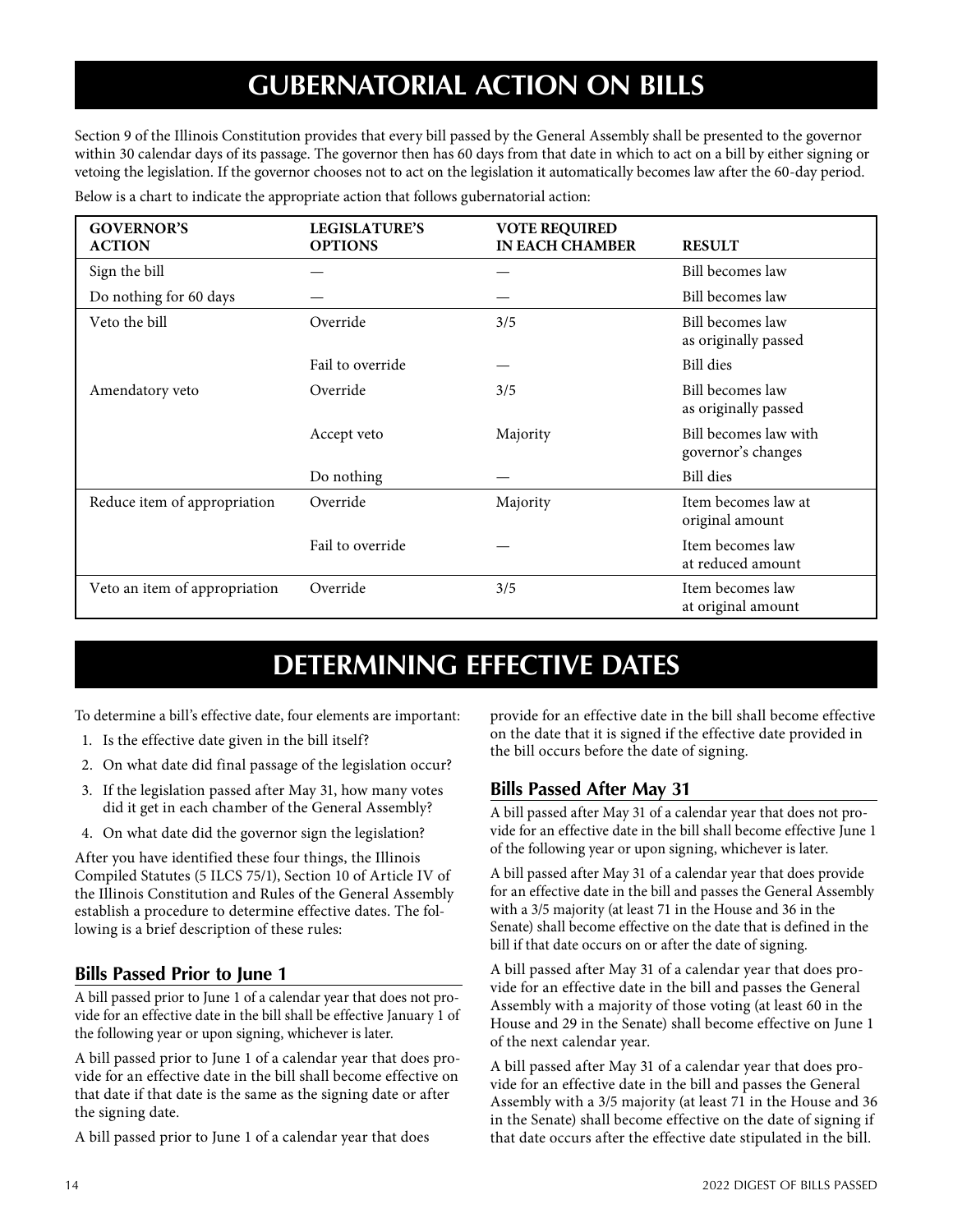# **BILL TITLE INDEX**

| <b>Accelerated Pension Benefit</b><br>Public Act 102-0718                       |
|---------------------------------------------------------------------------------|
| Administrators' Academy Not Required                                            |
| Alternative Placement of IEP Students<br>Public Act 102-0703                    |
| <b>ANCRA Expanded Mandated Reporters</b><br>Public Act 102-0861                 |
| Appropriations - Budget for FY 2023<br>Public Act 102-0698                      |
| Assessments Pre-K to 2nd Grade<br>Public Act 102-0875                           |
| Budget Implementation Bill (BIMP)<br>Public Act 102-0699                        |
| <b>Bus Driver License Suspension</b>                                            |
| Children's Mental Health Partnership                                            |
| <b>Contract Food Service</b>                                                    |
| Debt Limit Extensions                                                           |
| Direct Support Professionals Training Program<br>Public Act 102-0874            |
| Driver Education Learning Standards                                             |
| Dual Credit Programming Analysis, Enrollment, and<br><b>Instructor Training</b> |
| EBF Professional Review Panel (PRP) Trauma & Poverty Analysis                   |
| EBF School District Adjusted EAV<br>Public Act 102-0782                         |
| <b>Educator Evaluations</b>                                                     |
| <b>Educator Sexual Misconduct</b><br>Public Act 102-0702                        |

| Excused Absence - Civic Event<br>HB 5488                                                                                   |
|----------------------------------------------------------------------------------------------------------------------------|
| Family Bereavement Leave<br>$SB3120$                                                                                       |
| First Responder Behavioral Health Grant<br>HB 1321<br>. 6                                                                  |
| <b>FOIA-Threat Assessment Procedure</b><br>Public Act 102-0791<br>HB 4994<br>.                                             |
| Gender Equity Advisory Committee<br>Public Act 102-0761                                                                    |
| High School Prerequisites for Diploma-Statutory Clean-up<br>Public Act 102-0864<br>$SB\,3902\ldots\ldots$                  |
| Illinois High School Diploma                                                                                               |
| <b>IMRF Early Retirement Incentive Limitations</b><br>Public Act 102-0852<br>$SB$ 3652 $\ldots$ $\ldots$ $\ldots$ $\ldots$ |
| <b>IMRF Earnings Increases, Employer Contributions</b><br>Public Act 102-0849                                              |
| <b>IMRF</b> Employee Trustees                                                                                              |
| Industrial Biotechnology Career Pathway<br>$SB$ 1693<br>. 5                                                                |
| Interpreters Provided in IEP/504 Meetings                                                                                  |
| Lapsed Educator License<br>Public Act 102-0710                                                                             |
| Mental Health Day<br>Public Act 102-0866                                                                                   |
| Mental Health Resources Instruction                                                                                        |
| Omnibus 2022 Tax Relief<br>Public Act 102-0700                                                                             |
| Passing Stopped Bus Penalty<br>Public Act 102-0859                                                                         |
| Pension Stabilization Payment<br>Public Act 102-0696                                                                       |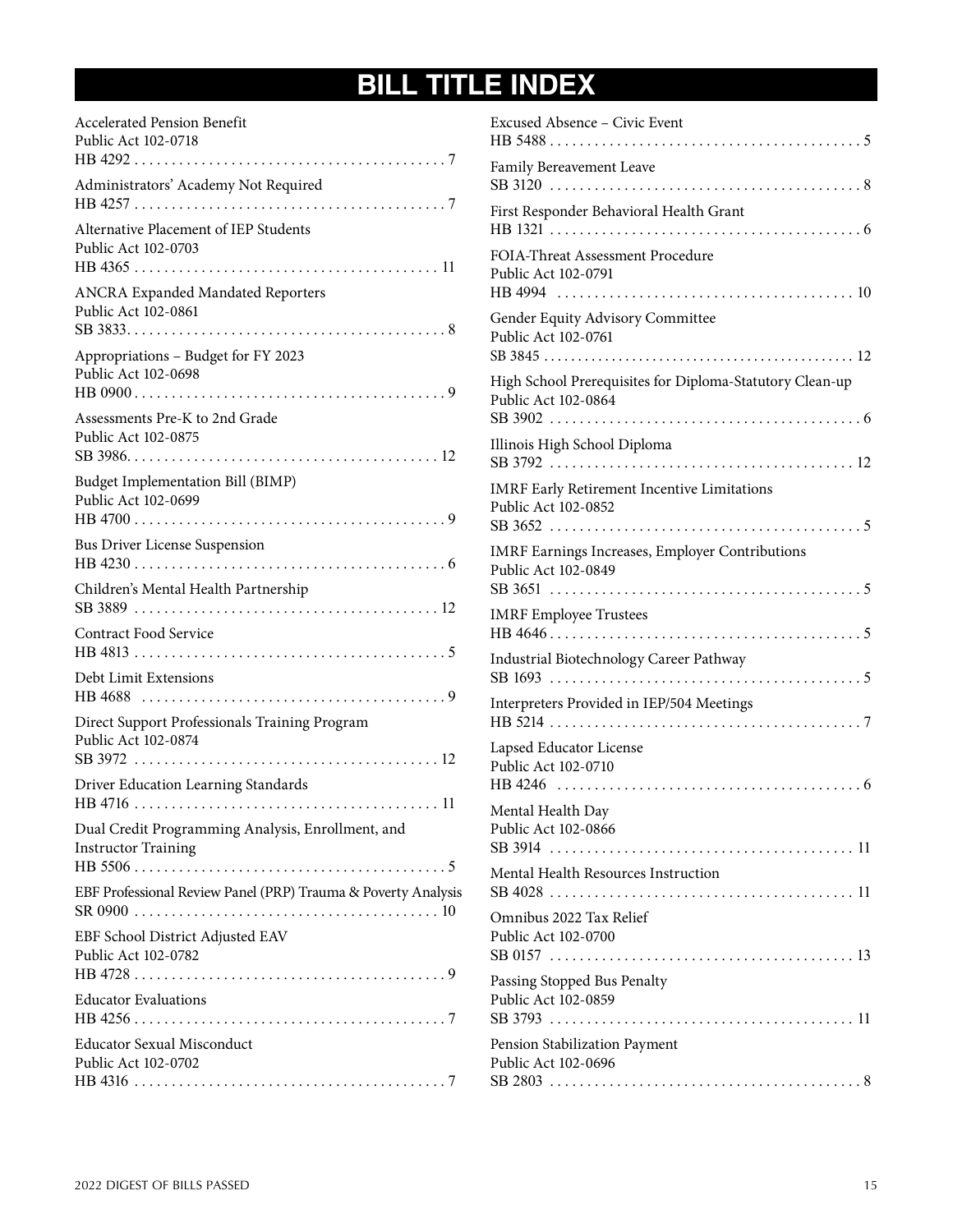| Property Tax Relief Omnibus<br>Public Act 102-0895               |
|------------------------------------------------------------------|
| Retired Teacher Extra Days<br>Public Act 102-0709                |
| ROE Administrative Fee                                           |
| Safe Gun Storage Instruction                                     |
| School Board Organize within 40 days                             |
| <b>School Construction Grants</b>                                |
| Special Education Co-ops: Employee Status<br>Public Act 102-0854 |
| School Fees-Defined and Waivers<br>Public Act 102-0805           |
| School Fees- Student of Veteran Waivers                          |
| School Fees-Withholding Diploma<br>Public Act 102-0727           |
| School Food Service-Latex Gloves Ban                             |
| School Lunch Plant Based Option<br>Public Act 102-0761           |
| School Roadway Safety                                            |
|                                                                  |

| School Safety Tip Line                                                  |
|-------------------------------------------------------------------------|
| Shared Services Report-Public Comment                                   |
| Substitute Short-Term Teaching License-Waive Fee<br>Public Act 102-0867 |
| Substitute Teachers allowed up to 120 days<br>Public Act 102-0717       |
| Teacher Licensure-90 Credit Hours<br>Public Act 102-0711                |
| Teacher/Principal Dismissals<br>Public Act 102 -0708                    |
| Teacher Professional Development Hours<br>Public Act 102-0852           |
| <b>TIF Extensions Omnibus</b><br>Public Act 102-0818                    |
| TIF-Palatine                                                            |
| TRS Annuity Eligibility<br>Public Act 102-0871                          |
| <b>Trustees of Schools</b>                                              |
| Wellness Checks in Schools                                              |
|                                                                         |